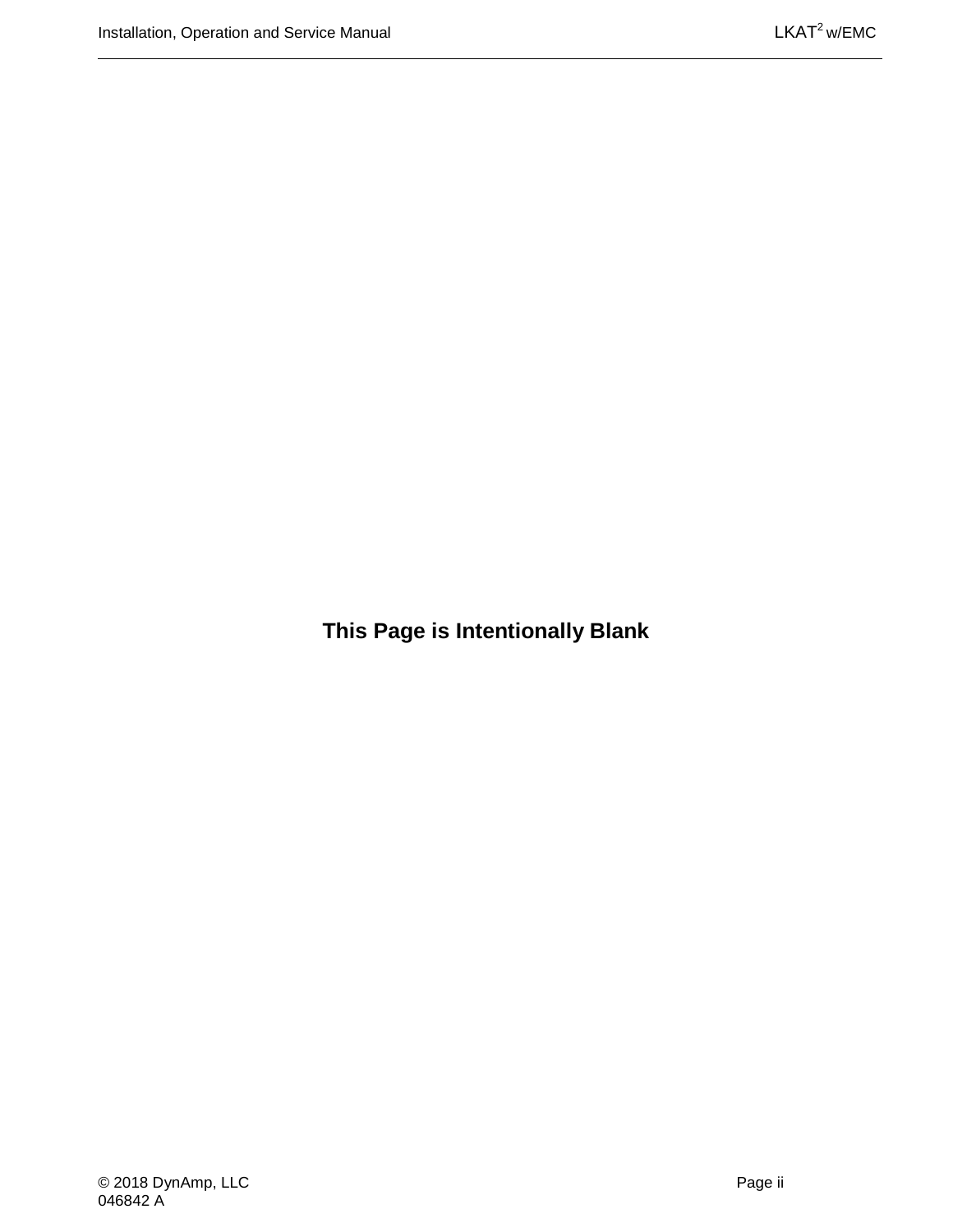# <span id="page-2-0"></span>**DynAmp, LLC WARRANTY**

Items and components manufactured by DynAmp, LLC for permanent installation are warranted to be free from defects in material and workmanship for a period of two (2) years from the date of shipment.

Items and components manufactured by DynAmp, LLC for portable and temporary use in more than one location are warranted to be free from defects in material and workmanship for a period of eighteen (18) months from the date of shipment.

Extended warranties may be available for purchase for some products. Extended warranties are provided on a serial number by serial number basis as noted on DynAmp's original invoice and/or packing list.

Items and components not manufactured and resold by DynAmp, LLC are warranted by their manufacturer.

Warranty repair shall be, at DynAmp's option, in the form of repair or replacement of the defective items or components. Concerning warranty repairs, DynAmp, LLC will be responsible for DynAmp provided time, material and transportation costs (shipping or travel). Actual method of warranty repair / correction will be determined by DynAmp, LLC at DynAmp's sole option. Such warranty repair shall constitute a fulfillment of all DynAmp, LLC liabilities in respect to said items and components. In no event shall DynAmp, LLC be liable for consequential damages.

Information in this document is subject to change without notice.

© 2016, 2018 DynAmp, LLC. All rights reserved.

Reproduction in any manner whatsoever for purposes other than installation, operation, or service by the purchaser or end user without the written permission of DynAmp, LLC is strictly forbidden.

This manual is part of the complete set of product documentation that includes installation, operation, and service instructions, drawings and test results. Users should evaluate the information in the context of the complete set of product documentation and their particular applications. DynAmp, LLC assumes no liability for any incidental, indirect, or consequential damages arising from the use of this documentation.

While all information presented is believed to be reliable and in accordance with accepted engineering practices, DynAmp, LLC makes no warranties as to the completeness of the information.

All trademarks used in association with  $LKAT<sup>2</sup>$  are trademarks of DynAmp, LLC.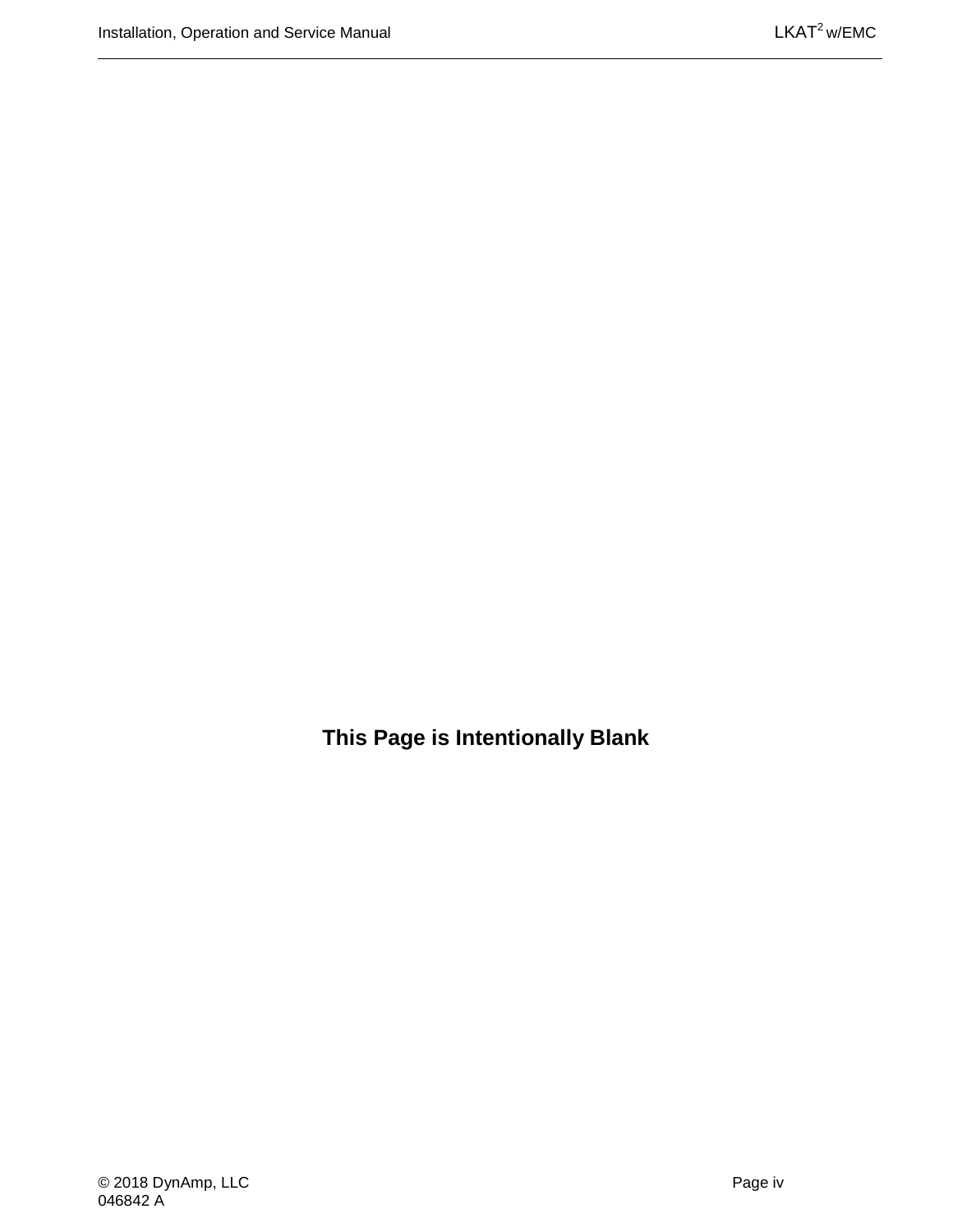The LKAT<sup>2</sup> Bi-Directional High Current Measurement System may be used with or without the optional Protection Extensions ("PE") and / or RMS Display PC board assemblies. All configurations of the LKAT<sup>2</sup> System conform to the latest European directives and standards concerning safety and electromagnetic compatibility.

Application of Council Directive(s):

73/23/EEC, 89/336/EEC and 93/68/EEC.

Standards to which conformity is declared:

Electromagnetic Compatibility: Immunity ( 61000 - 6-2; 4-2, 4-3, 4-4, 4-5, 4-6, 4-8, 4-11 ) Emissions (61000 - 6-3; 3-2, 3-3 )

Safety Standards:

EN 61010-1: Safety Requirements for Electrical Equipment for Measurement, Control, and Laboratory Use.

# CE

Note :

According to EN 50082, the manufacturer must state the degradation of performance level acceptable during immunity tests. Unless otherwise noted in the manual or data sheet, DynAmp limits degradation during immunity tests for this equipment to -0% FS < +3.7% FS for A-criterion tests.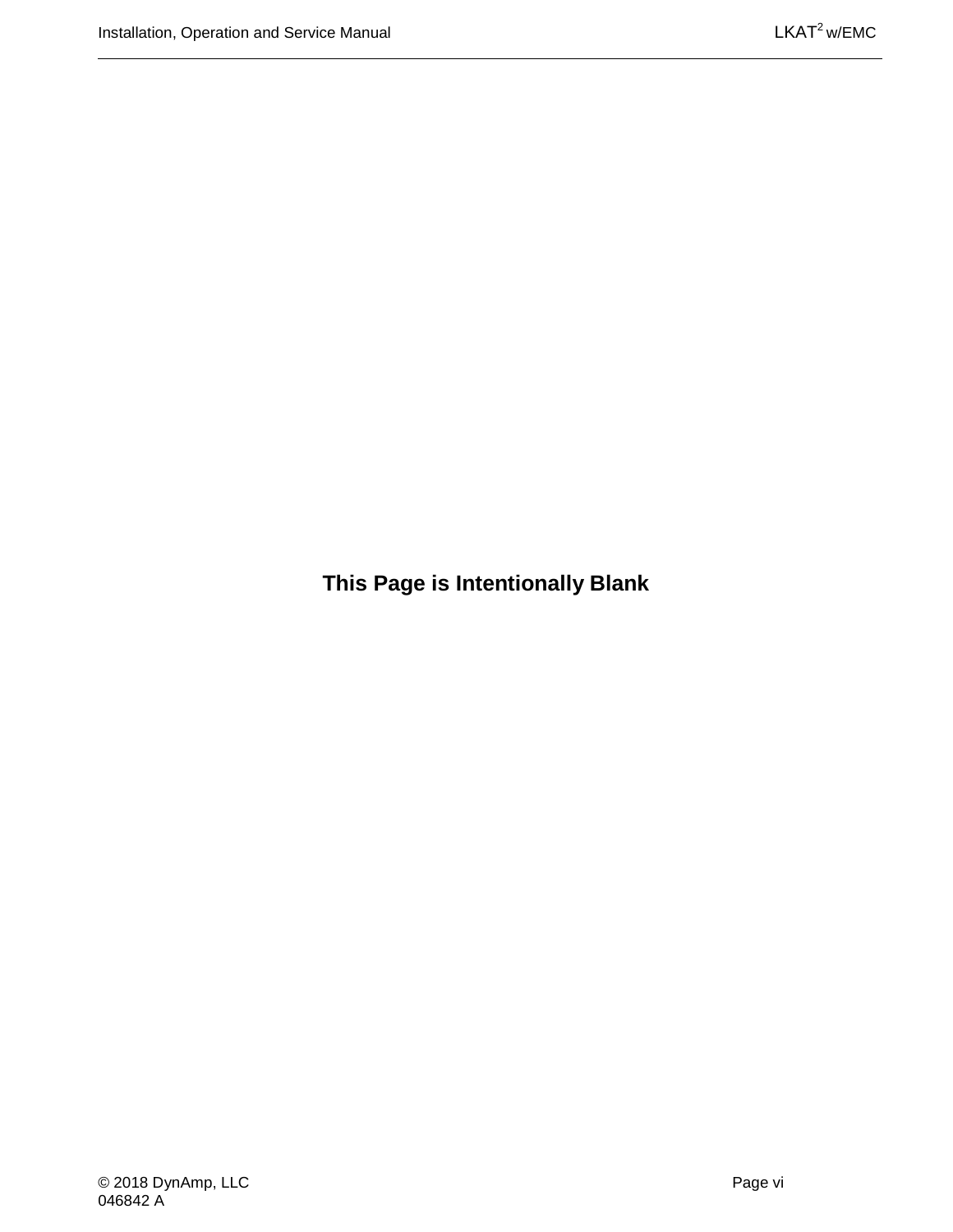# <span id="page-6-0"></span>**TABLE OF CONTENTS**

| Paragraph Title                                                                                                                                 | Page                    |
|-------------------------------------------------------------------------------------------------------------------------------------------------|-------------------------|
|                                                                                                                                                 |                         |
|                                                                                                                                                 | VII                     |
|                                                                                                                                                 | $\mathsf{I} \mathsf{X}$ |
|                                                                                                                                                 |                         |
| DYNAMP, LLC CUSTOMER SUPPORT & SERVICE ASSISTANCE _______________________________ XIII                                                          |                         |
|                                                                                                                                                 |                         |
|                                                                                                                                                 |                         |
|                                                                                                                                                 |                         |
| 2.1                                                                                                                                             |                         |
| 2.2                                                                                                                                             |                         |
| 2.3                                                                                                                                             |                         |
| 2.4                                                                                                                                             |                         |
| 2.5                                                                                                                                             |                         |
|                                                                                                                                                 |                         |
|                                                                                                                                                 |                         |
| 4.1                                                                                                                                             |                         |
| 4.2                                                                                                                                             |                         |
| 4.3                                                                                                                                             |                         |
| 4.4                                                                                                                                             |                         |
| 4.5<br>4.6                                                                                                                                      |                         |
|                                                                                                                                                 |                         |
| 5.1                                                                                                                                             |                         |
| 5.2                                                                                                                                             |                         |
| 5.3                                                                                                                                             |                         |
| 5.4                                                                                                                                             |                         |
| LKAT <sup>2</sup> MEASURING HEAD INTERCHANGEABILITY<br>TROUBLESHOOTING AN ACCURACY DIAGNOSTICS FAULT INDICATION ________________________<br>5.5 |                         |
| 5.6                                                                                                                                             |                         |
| 5.7                                                                                                                                             | 22                      |
| 5.8<br>23<br><b>CALIBRATION ADJUSTMENTS</b>                                                                                                     |                         |
| 5.9                                                                                                                                             |                         |
| 5.10                                                                                                                                            |                         |
| EARTH GROUNDING<br>CONFIGURING THE LOW PASS FILTER<br>"EAU SAFE" ("NON FAU SAFE" CONFIGURATION<br>5.11<br>5.12                                  |                         |
|                                                                                                                                                 |                         |
|                                                                                                                                                 |                         |
| 6.1                                                                                                                                             |                         |
| 6.2                                                                                                                                             |                         |
| 6.3                                                                                                                                             |                         |
|                                                                                                                                                 |                         |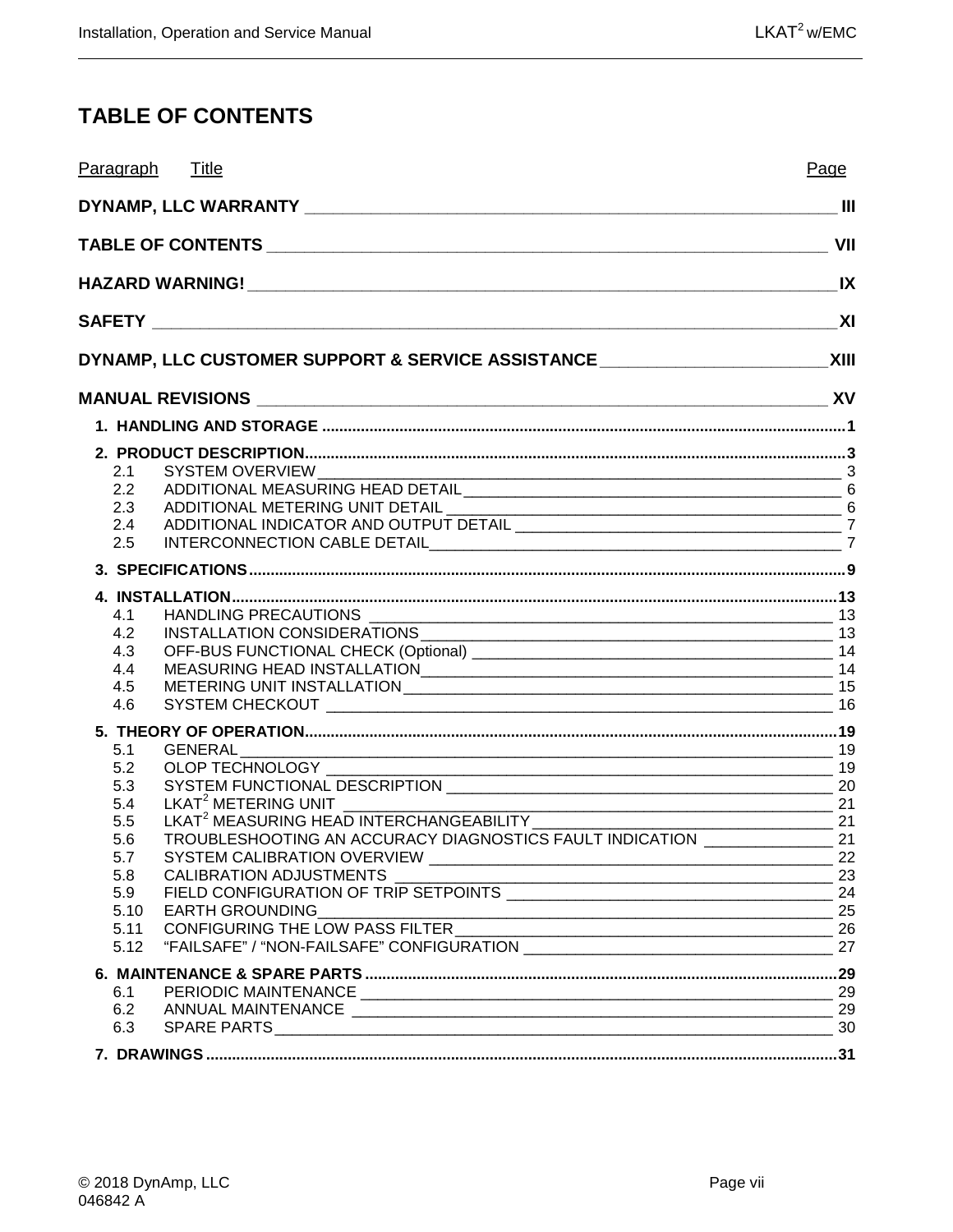#### **FIGURES, FORMS & TABLES \_\_\_\_\_\_\_\_\_\_\_\_\_\_\_\_\_\_\_\_\_\_\_\_\_\_\_\_\_\_\_\_\_\_\_\_\_\_\_\_\_\_\_\_\_\_\_\_\_\_\_\_\_\_\_**

| Form 1 LKAT2 Diagnostic Measurements Form - Zero Primary Current 17 |  |
|---------------------------------------------------------------------|--|
|                                                                     |  |
|                                                                     |  |
|                                                                     |  |
|                                                                     |  |
|                                                                     |  |
|                                                                     |  |
|                                                                     |  |
|                                                                     |  |
|                                                                     |  |
|                                                                     |  |
|                                                                     |  |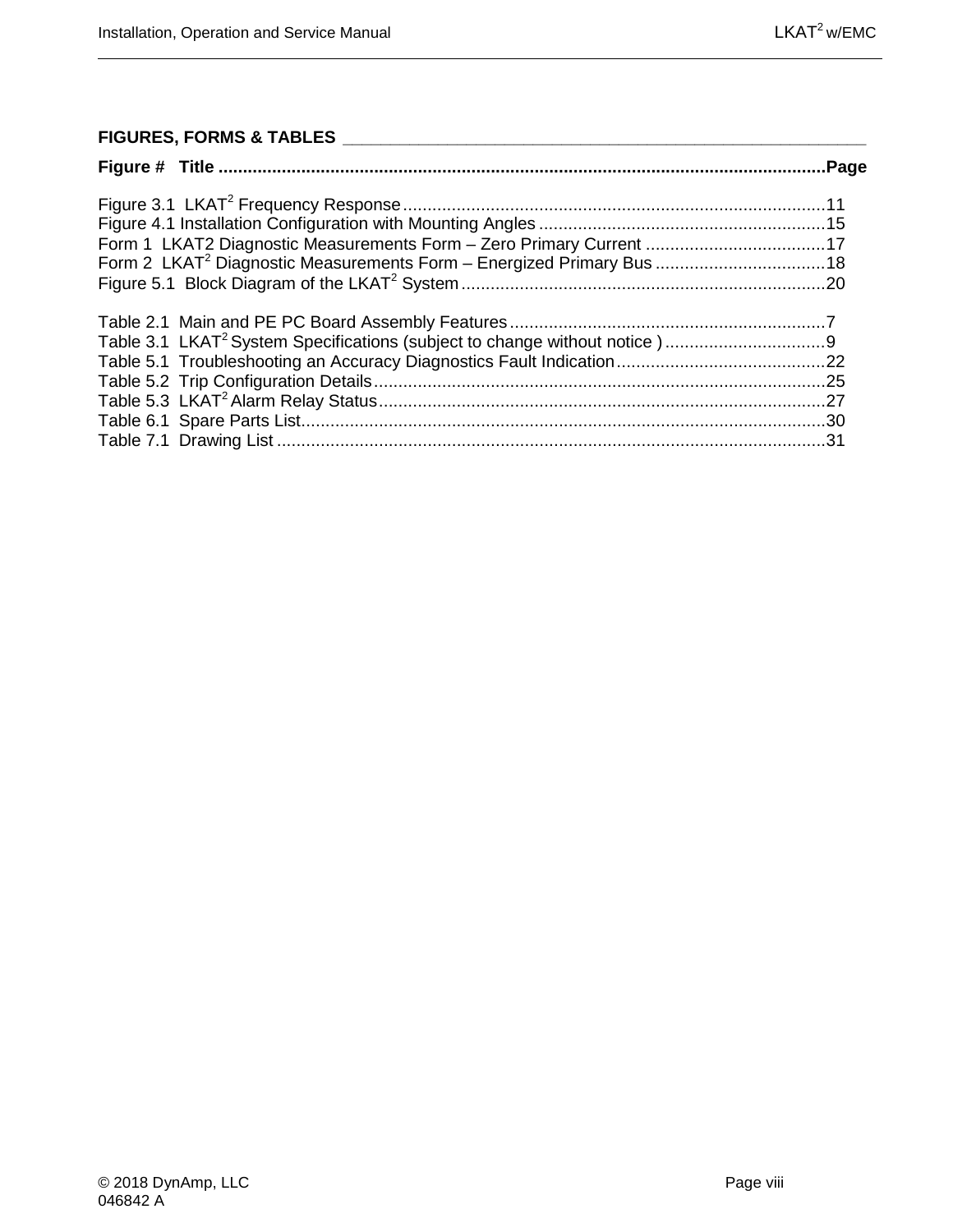#### <span id="page-8-0"></span>**Hazard Warning!**



**GENERAL**

All installation, maintenance and service must be performed by qualified technicians who are familiar with the warnings and instructions of this manual.

Use of the equipment in a manner not specified by the manufacturer can impair the protection provided within.

The enclosure cover must remain closed at all times during operation to ensure safety of personnel. The cover may be opened using a screwdriver; however, only authorized personnel or technicians should be allowed to open and service the unit.

Disconnect power to the system before servicing.

DynAmp, LLC does not assume liability for the customer's failure to comply with the rules and requirements provided in this manual.



**VOLTAGE**



**INSTALLATION**

#### **Symbol Identification:**

This equipment is designed to be connected to hazardous electric voltages. Ignoring the installation precautions and warnings can result in severe personal injury or equipment damage.

To avoid the risk of electrical shock or fire, the safety instructions and guidelines in this manual must be followed. The electrical specifications must not be exceeded and the unit must be installed according to directions provided.

This equipment is intended for indoor or outdoor use. It should be mounted in a well-ventilated area, away from high heat, dust, and corrosive atmosphere. The ambient temperature must not exceed specified limits.

For mounting considerations that fall outside the recommended specifications provided in this manual, the factory should be contacted for approval.

This unit is rated for installation category II and pollution degree 2.

General definitions of safety symbols used on equipment and manual.



Caution/Warning: Refer to accompanying documents for instructions.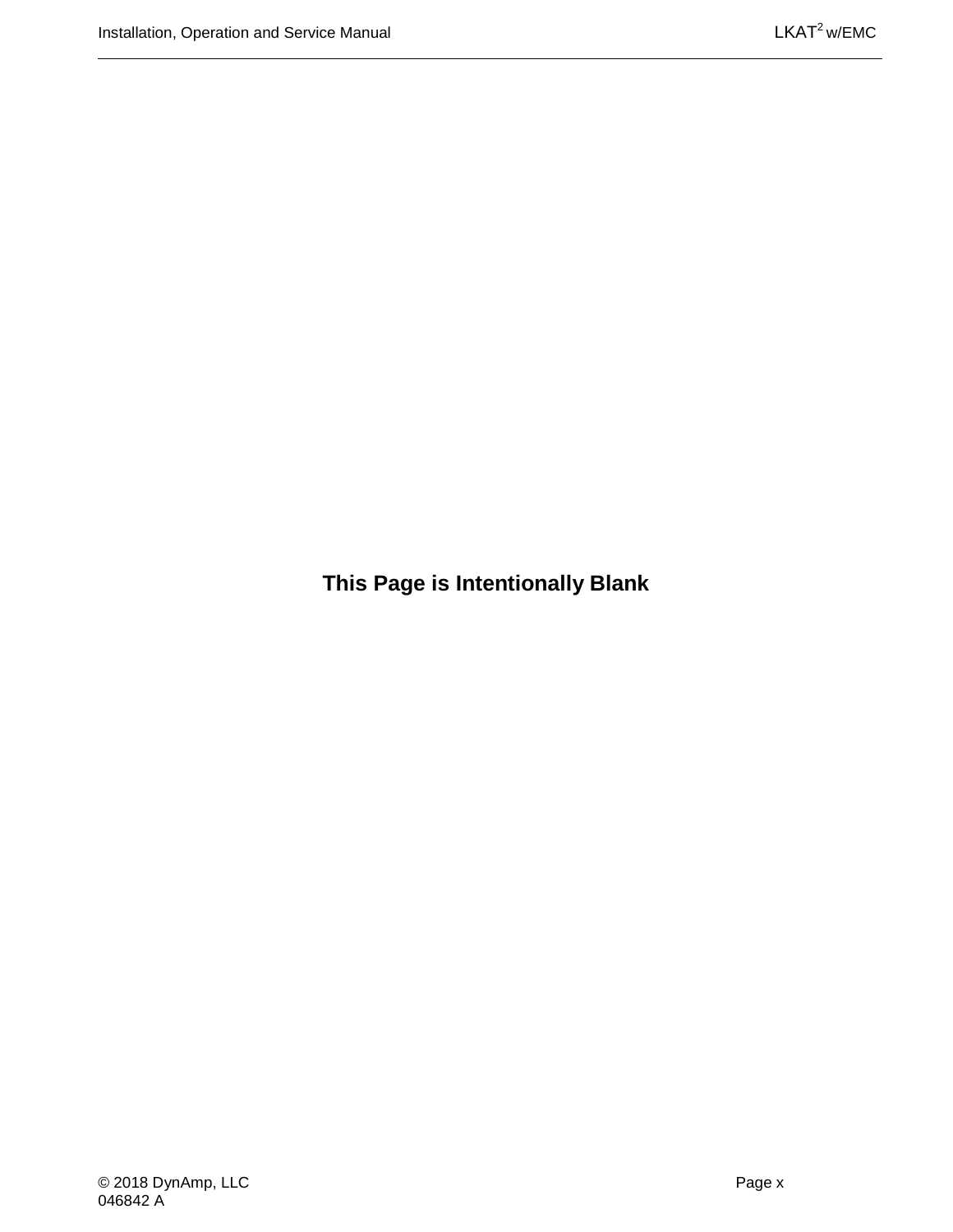# <span id="page-10-0"></span>**SAFETY**

The Measuring Head is designed to be installed on high voltage bus bars. All interconnection cables must be safely routed away from bus bars and high voltages. Do not allow any interconnection cable to contact bus bars or high voltages.

Ignoring the installation precautions and warnings can result in severe personal injury or equipment damage. The following are general guidelines to be followed during installation, operation and service of the Metering Unit and Measuring Head.

- All installation, maintenance and service must be performed by qualified technicians who are familiar with the warnings and instructions of this manual.
- Always follow all local and plant safety procedures.
- The enclosure cover must remain closed at all times during operation to ensure safety of personnel. Only authorized personnel or technicians should be allowed to open and service the unit.
- Units are not intrinsically safe. Do not place in explosive atmospheres.
- Service must be performed by qualified technicians only. If use of an oscilloscope becomes necessary during servicing, the scope must be floating and ungrounded or differential probe(s) must be used. The Metering Unit is isolated from the mains via the power transformers. If a grounded scope is used, a hazardous condition is created since current will flow through the probe to ground.
- Use of the equipment in a manner not specified by the manufacturer can impair the protection provided within.
- If a binding screw is used for the mains earth connection, the binding screw must be size M4 (No. 6) or larger.

DynAmp, LLC does not assume liability for the customer's failure to comply with the rules and requirements provided in this manual.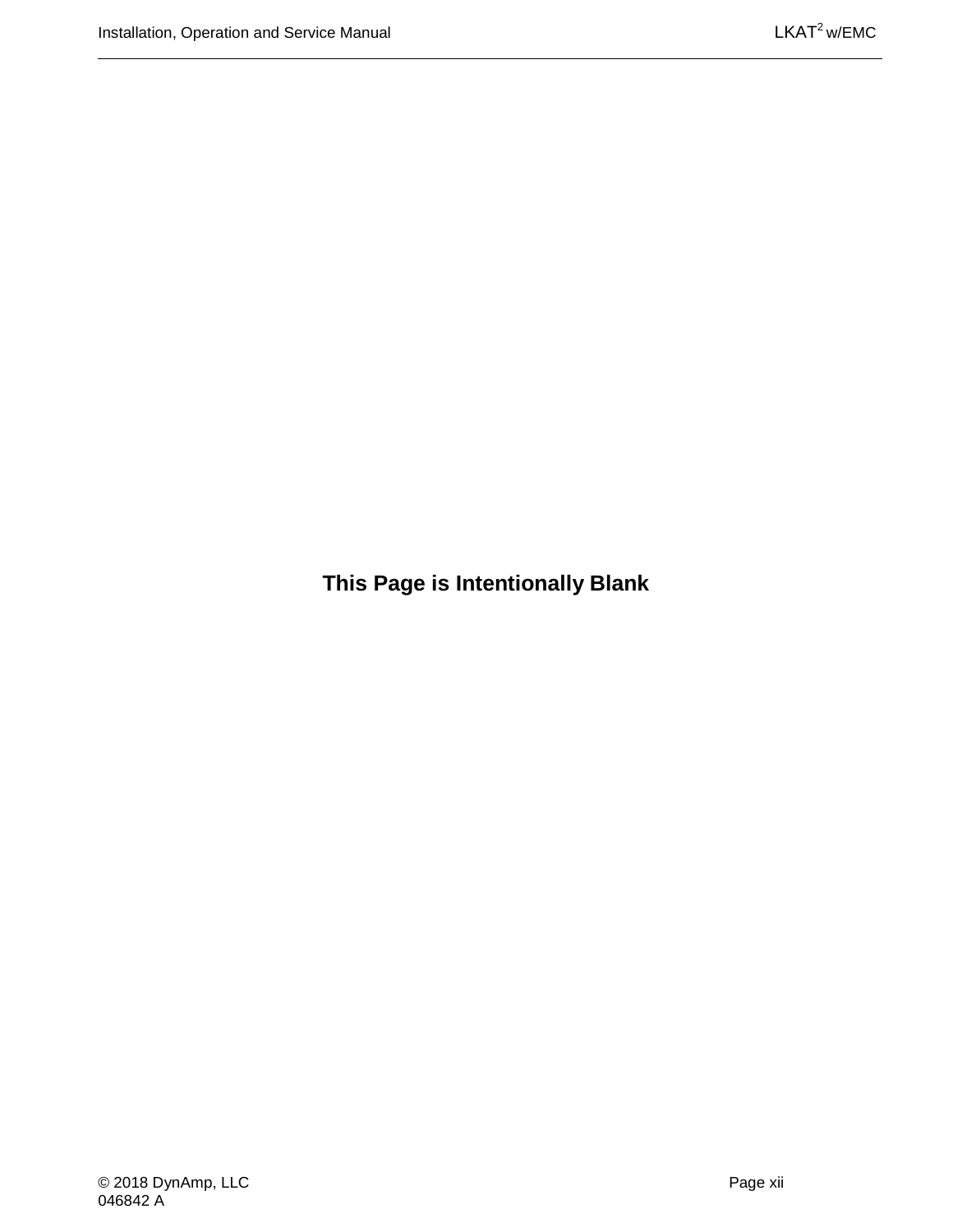#### <span id="page-12-0"></span>**DynAmp, LLC Customer Support & Service Assistance**

For further assistance, contact DynAmp Customer Support at:

Americas:

Telephone: +1 614.871.6900 Fax: +1 614.871.6910 8:00 AM to 5:00 PM USA Eastern Time From first Sunday in November to second Sunday in March – 13:00 GMT to 22:00 GMT From second Sunday in March to first Sunday in November – 12:00 GMT to 21:00 GMT

After Hours Critical Service Emergency:

Telephone: +1 614.871.6906

5:00 PM to 8:00 AM USA Eastern Time

From first Sunday in November to second Sunday in March – 22:00 GMT to 13:00 GMT From second Sunday in March to first Sunday in November – 21:00 GMT to 12:00 GMT

Central e-mail:

[help@dynamp.com](mailto:help@dynamp.com)

DynAmp web:

[www.dynamp.com](http://www.dynamp.com/)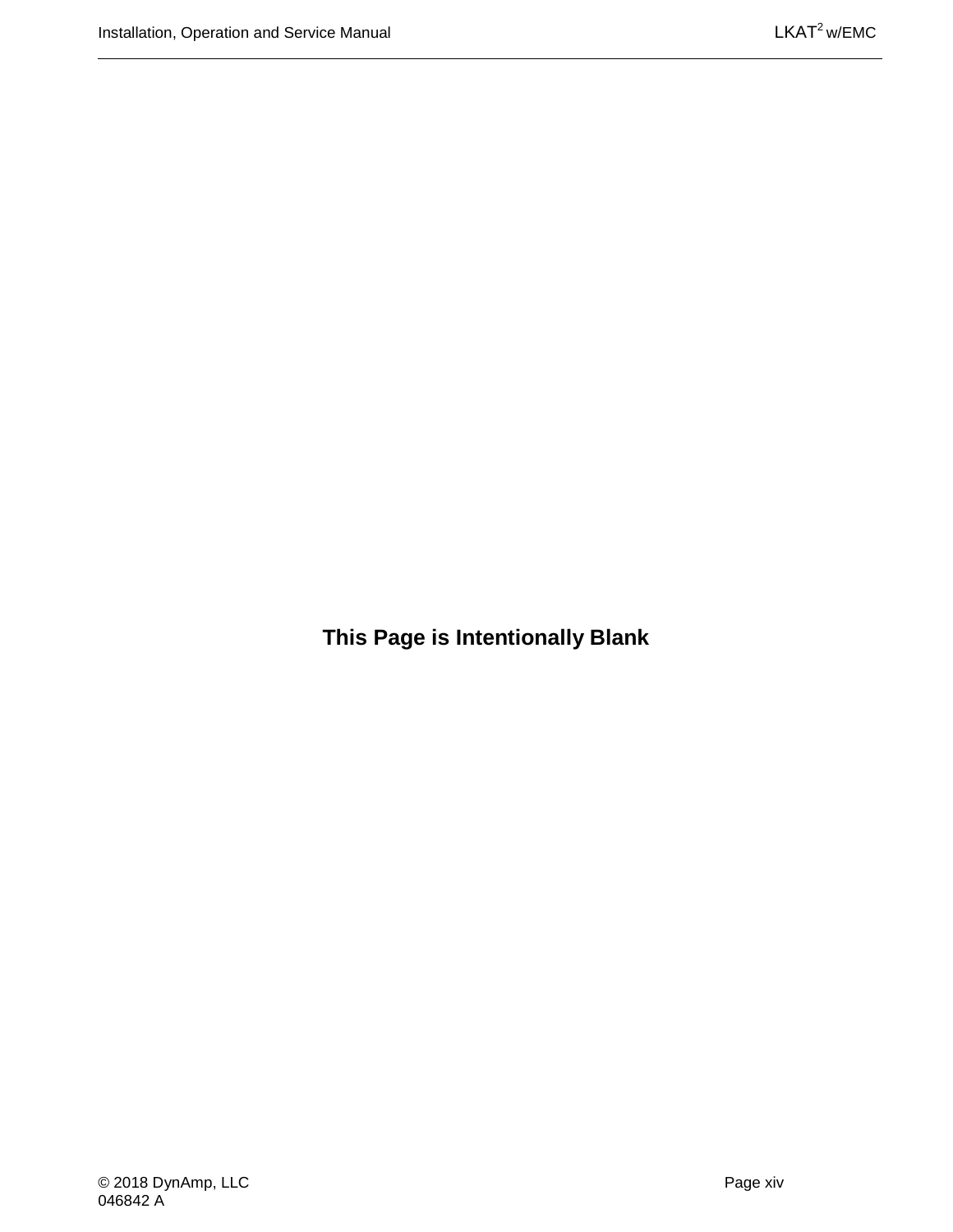# <span id="page-14-0"></span>**MANUAL REVISIONS**

| <u>Page</u> | Change         | <b>Reason For Revision</b>                                       | Date  |
|-------------|----------------|------------------------------------------------------------------|-------|
| all         | <b>Rev NEW</b> |                                                                  | 02/16 |
| Sevl        | A              | ECR #2215 – Add applicable CE test and graphics, via<br>046905D. | 09/18 |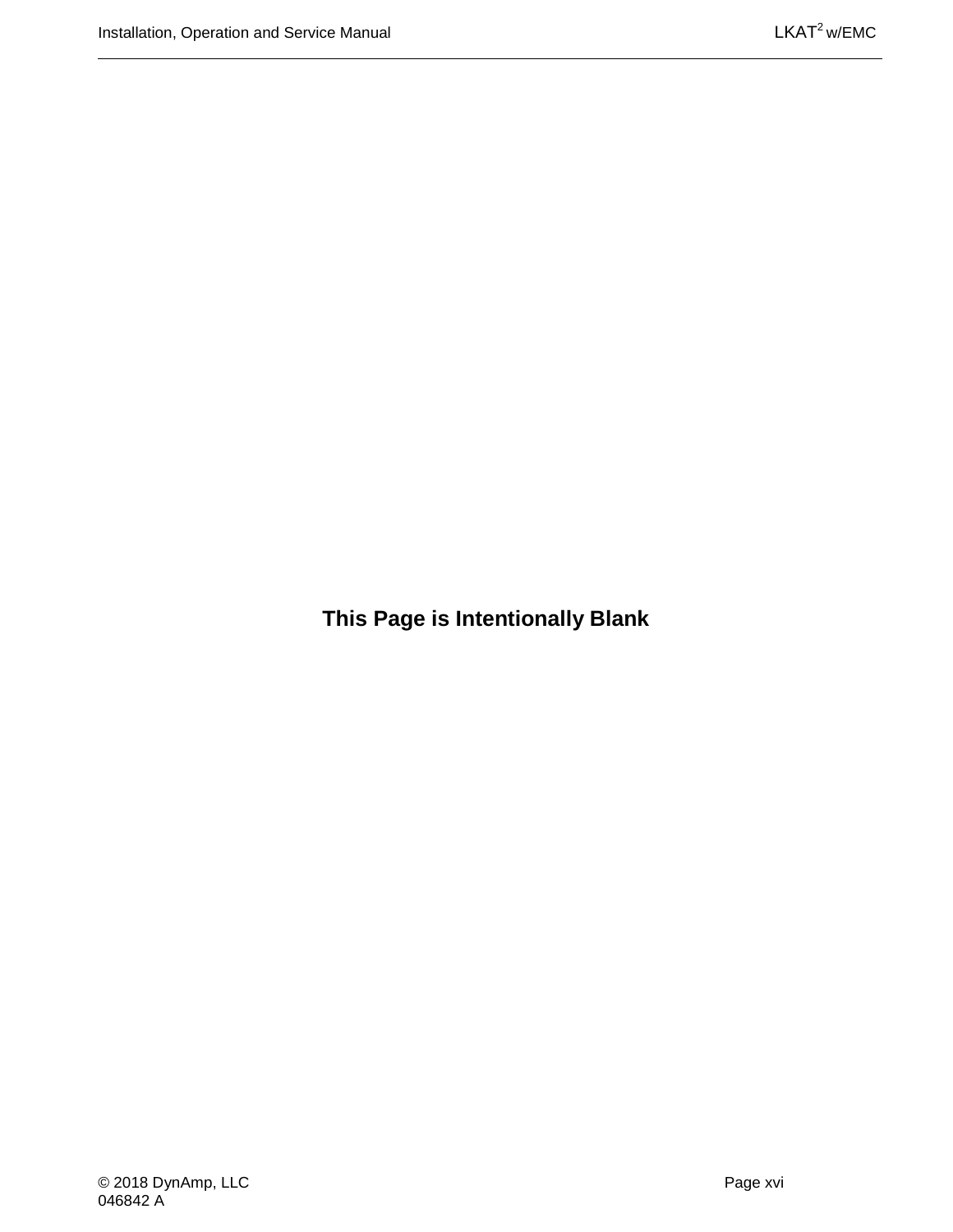# <span id="page-16-0"></span>**1. HANDLING AND STORAGE**

DynAmp products are engineered and manufactured for use in industrial environments. However, they contain sensitive electronic and mechanical components which may be damaged and fail if not handled and stored properly. All products must be handled and stored with the same care as any precision measurement instrument. Severe bumps or jolts may damage internal parts and cause malfunction or premature failure. DynAmp products are designed and assembled with conformal coating, shock mounting, and environmental seals, when appropriate or when specified. However, this protection requires that the product must be properly installed and operational before the protection is fully functional. Therefore, adequate protection from humidity, shock, and temperature must be provided during handling and storage prior to installation.

The handling and storage of equipment must be sufficient to meet the storage temperature and humidity specifications of the product and to prevent any condensation or contact with water or any other liquid. The storage location and container or crate must provide adequate protection from precipitation (rain, snow, ice) and direct water contact. Adequate shelter must be provided to prevent the accumulation of precipitation (rain, snow, ice) and water which can lead to the deterioration or failure of shipping containers or crates and cause water ingress. Storage in coastal or industrial areas subject to salt-laden or corrosive air or areas of winddriven sand or other abrasive dust must be adequate to prevent the deterioration or failure of shipping containers or crates and cause ingress. Frequent inspection of storage areas and storage containers or crates is required to ensure proper storage conditions are being maintained.

If the shipping container or crate is opened and/or the equipment is removed for inspection prior to installation, the equipment must be repackaged in the original undamaged container or crate in the same manner as it was shipped to prevent environmental damage or placed in a storage location that meets the required environmental and storage conditions.

General product storage temperature and humidity requirements:

| Storage Temperature: | -40 $^{\circ}$ C to 70 $^{\circ}$ C |
|----------------------|-------------------------------------|
|                      | $-40^{\circ}$ F to 158 $^{\circ}$ F |
| Storage Humidity:    | Maximum 85%, non-condensing         |

DynAmp, LLC does not assume liability for the customer's failure to comply with handling and storage requirements.

For further assistance, contact DynAmp customer support.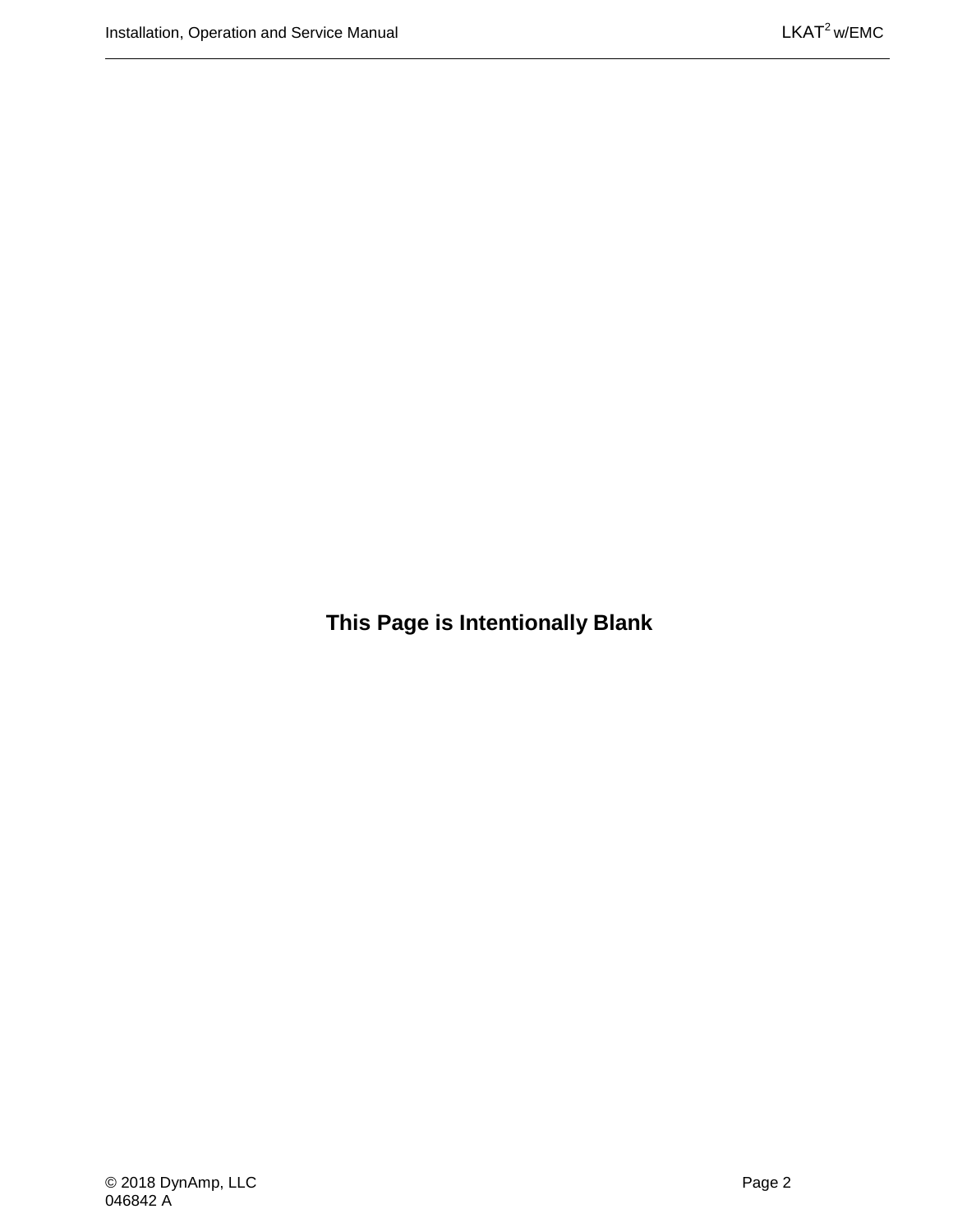# <span id="page-18-0"></span>**2. PRODUCT DESCRIPTION**

# <span id="page-18-1"></span>**2.1 SYSTEM OVERVIEW**

The LKAT**<sup>2</sup>** combines accurate high current measurement with reverse and overcurrent protection in a single rugged and cost effective system.

The next generation of DynAmp's well proven OLOPTM technology, LKAT**<sup>2</sup>** offers a new level of accuracy and stability to accurately and reliably measure uni- and bi-directional DC as well as AC bus currents.

The LKAT**<sup>2</sup>** is particularly well suited to measure power rectifier outputs for control and protection purposes in electro-chemical processes such as aluminum, chlorine, copper, manganese, titanium, zinc, electroplating, etc.





**LKAT2 Measuring Head**

LKAT<sup>2</sup> Metering Unit

#### **KEY STANDARD FEATURES**

True bi-directional performance. Ideal for difficult magnetic applications. No head position or bus analysis needed.

Extremely compact with excellent environmental specifications for installation flexibility, inside or outside.

Multiple, standard switch selectable measurement output signals including mA, mV and V. Standard Accuracy Diagnostics "AD" continuously monitors system performance providing both local LED and relay contact output.

Optional LKAT**<sup>2</sup>** Protection Extensions, (PE), provides additional functionality for protecting high current rectifiers.

Standard Alarm provides reverse or over-current protection via an LED viewable at the metering electronics and a dry contact relay output.

The LKAT**<sup>2</sup>** Metering Unit consists of a power supply pc board and Main pc board mounted together on a steel U-chassis. Input, output, and power connections are made via pc board edge connector plugs.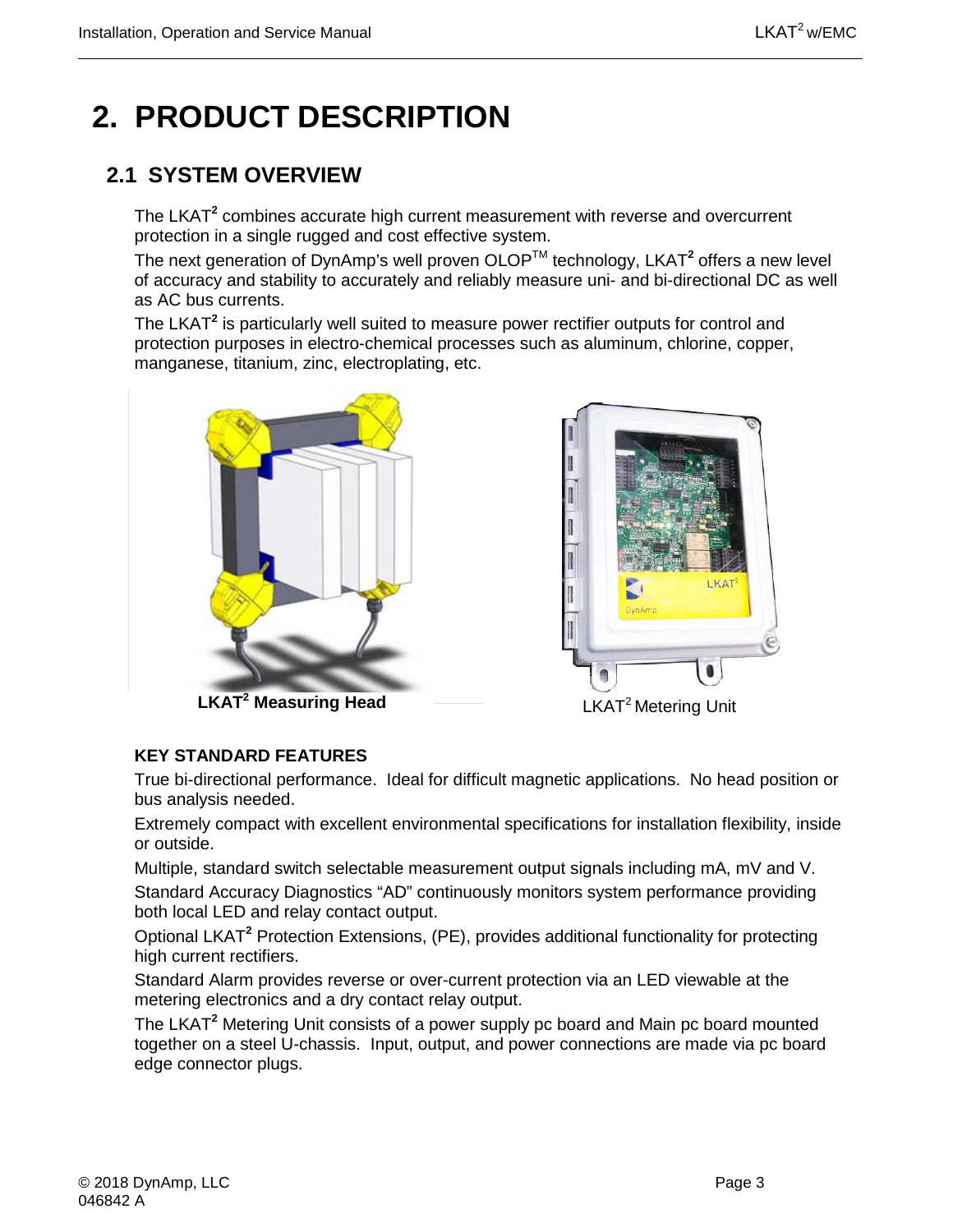Each standard LKAT**<sup>2</sup>** is delivered with the following

- A new, ruggedized two-piece Measuring Head with integrated mounting hardware and bus bar corner (fiberglass angles). Each head half has its own cable for connection to the metering electronics.
- Very compact Metering Electronics with one analog measurement output, one Accuracy Diagnostics system status output and one configurable Alarm output for overcurrent or reverse current protection.
- System output cable
- Power input cable
- Comprehensive User's Manual
- Factory calibration data and graphs
- 2-year warranty for permanent installed systems
- Packaging suitable for air /ground transport

#### **AVAILABLE OPTIONS**

#### • **Protection Extensions ( PE )**

The PE option adds additional functionality for protecting high current rectifiers. This option is either factory configured with a new system or can be added to  $LKAT^2$  Systems already in the field. If added in the field, some field configuration may be required.

#### • **Second Freely Scalable Analog Output :**

This second analog output is independently scaled and fully isolated from the standard LKAT**<sup>2</sup>** measurement output. In typical applications, it is scaled to provide accurate measurement above the standard rectifier operating range for advanced protection purposes. For example, the primary LKAT**<sup>2</sup>** output may be scaled to 50kA to provide the highest degree of accuracy and resolution for normal rectifier control. The second PE output may be scaled to 75kA to provide the information to intelligently manage overcurrent situations. Using this signal, the rectifier control system could integrate overcurrent operation to allow 5 minutes at 110%, 1 minute at 120%, 10 sec at 140%.

#### • **Two Additional Protection Relays :**

These relays bring the total number of configurable relays to three. Each can be configured to provide reverse or various degrees of overcurrent protection. Like the standard alarm, these two additional PE alarms come with their own, independent local LED indication and relay outputs.

#### • **Digital current display ( 3 1/2 digit )**

This option is mounted behind the clear front door of the metering electronics enclosure to display either DC or RMS AC bus current locally. Please note that this option reduces the maximum metering electronics ambient temperature to 50ºC. This option can also be added to LKAT<sup>2</sup> Systems already in the field.

#### • **Custom Cable Lengths**

Custom Measuring Head cable lengths can be provided but only at time of order. Note that normally Measuring Head cable lengths cannot be changed after order or in the field because one end is terminated inside the Measuring Head and the other end is terminated inside a fixed connector. If Measuring Head cables must be shortened after delivery, they can be shortened by cutting off the connector end of the cable and installing replacement 'solder-on' connectors. These connectors must be ordered separately from DynAmp. Shortening head cables in the field may compromise the IP65 environmental rating of the head connectors.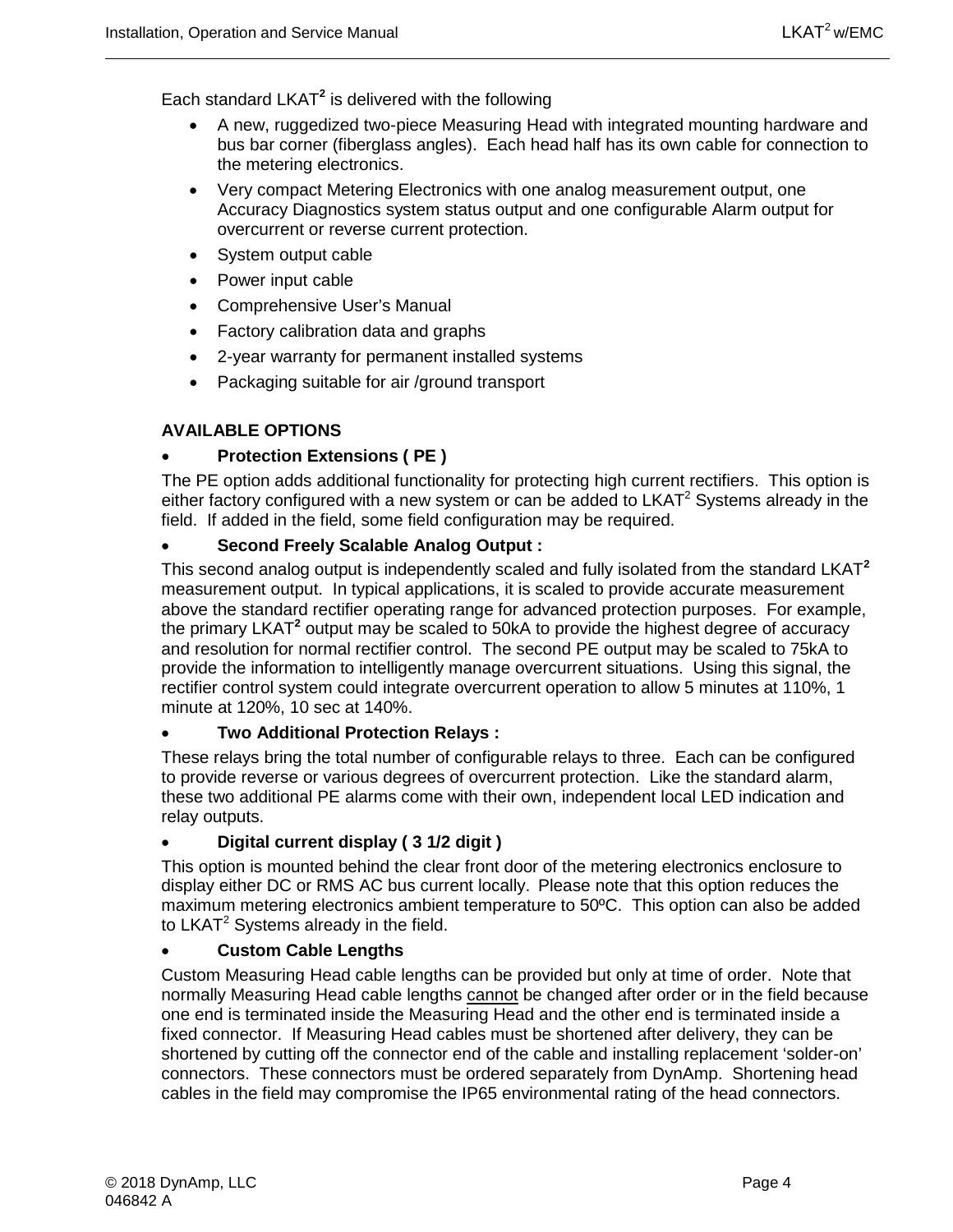Custom Signal and Mains cable lengths can be provided. Note that standard Signal and Mains cables can be shortened or replaced with longer cables in the field.

#### • **Optional low voltage DC mains**

This allows system to be powered by safety mains supplies or even batteries. This option must be specified at time of order and cannot be field retrofitted to existing units.

#### **AVAILABLE ACCESSORIES**

#### • **Summing / Totalizing multiple LKAT systems**

A dedicated external module is available for totalizing/ summing up to 10 LKAT measurement signals. This is typically used to provide a true 'total' current signal when multiple rectifiers ( with individual LKAT systems ) are connected in parallel to provide a higher total current.

#### • **LKAT Metering Unit Tester ( LKAT MUT )**

The LKAT MUT is a portable tester used to verify the functionality of Metering Units for all versions of the LKAT family of products.

Adapters included with the LKAT MUT allow the tester to be connected directly and check any LKAT Metering Unit electronics.

The functions and parameters checked by the LKAT MUT include:

- Input / output sensitivity
- Trip point scaling
- Trip relay contacts
- Integrity of input / output harnesses and interconnections on Metering Unit

The tools / documentation required to use the LKAT Metering Unit Tester include :

- 4-1/2 digit DMM with 0.05% basic DC accuracy ( user provided )
- DMM Test probes ( user provided )
- Banana to banana cables (1black / 1 red )
- **LKAT MUT Product Manual**

More information on the LKAT MUT can be found at [www.dynamp.com](http://www.dynamp.com/) or by contacting DynAmp.

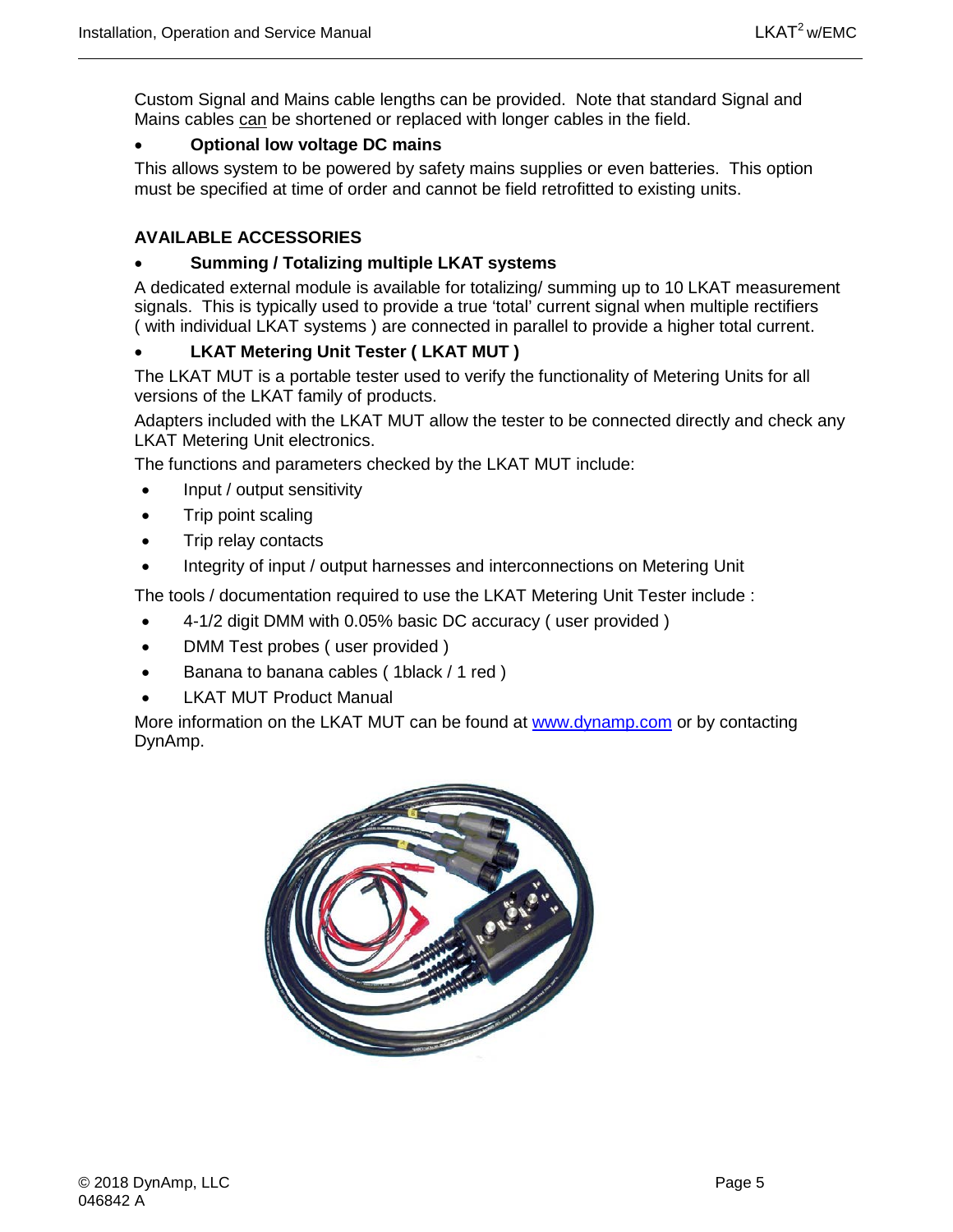#### • **Extended Warranty**

For permanently installed systems, the standard 2-year warranty can be extended in 2-year increments. This must be ordered less than 6 months after the original LKAT system is shipped.

#### <span id="page-21-0"></span>**2.2 ADDITIONAL MEASURING HEAD DETAIL**

LKAT<sup>2</sup> Measuring Heads contain an arrangement of Hall Effect sensor ICs and signal conditioning electronics. The tubular enclosure is constructed of flame retardant plastic with an internal aluminum frame. Insulation from the bus is provided by the homogeneous (sealed) construction of the head. In the event that the head enclosure components become cracked, the bonding fails, or the weather-tight seal is broken in any way, a replacement head must be substituted. The Measuring Head is not designed to be repaired.

LKAT $2$  Measuring Heads may be mounted on the bus bar using fiberglass angles positioned on the corners of the bus bar and stainless steel bus bar mounting screws threaded into the Measuring Head structure. Mounting hardware is supplied with each system. These screws are adjusted to bus dimensions specified with each order. When properly installed, the mounting hardware maintains the position of the Measuring Head in the event of temperature fluctuation and / or bus vibration.

An interconnection cable assembly is integral to each half of the Measuring Head. Measuring Heads with extra-long interconnection cables are also available - consult the factory for details. Standard Measuring Head cable assemblies are terminated with keyed connectors to ensure correct hookup. The interconnection cables from the Measuring Head are identified as "A" and "B". Connecting head cable "A" to Metering Unit "B" will not result in damage to the head or electronics, but may degrade the calibration accuracy of the system.

#### <span id="page-21-1"></span>**2.3 ADDITIONAL METERING UNIT DETAIL**

The Metering Unit electronics are housed in an environmentally rugged enclosure. The enclosure cover must remain closed during normal operation.

The outside of the Metering Unit enclosure includes four receptacles for external connection to the Measuring Head, the Metering Unit measurement signal(s) and relay outputs, and the input of mains power. When properly mated with the associated cable assembly, these connections are also environmentally protected.

Internally, all LKAT<sup>2</sup> Metering Units include both a Power Supply pc board and a Main pc board. These 2 PC boards are mounted to a steel chassis which is then mounted on a steel panel housed in the enclosure. The Metering Unit enclosure door has a window made of clear polycarbonate. This allows the user to view various LED (or LCD) status indicators while the door is closed. For more information, refer to the "Theory of Operation" section of this manual.

There are two optional pc board assemblies that may be added onto the Main pc board in the LKAT<sup>2</sup> Metering Unit:

- The Protection Extensions ( PE ) pc board assembly
- The Display pc board assembly.

One or both of these pc board assemblies may be added to an LKAT<sup>2</sup> Metering Unit in the field. It is not mandatory that they be factory installed and/or calibrated. The optional pc board assemblies may be calibrated on site, using the LKAT<sup>2</sup> Main Output as the reference measurement.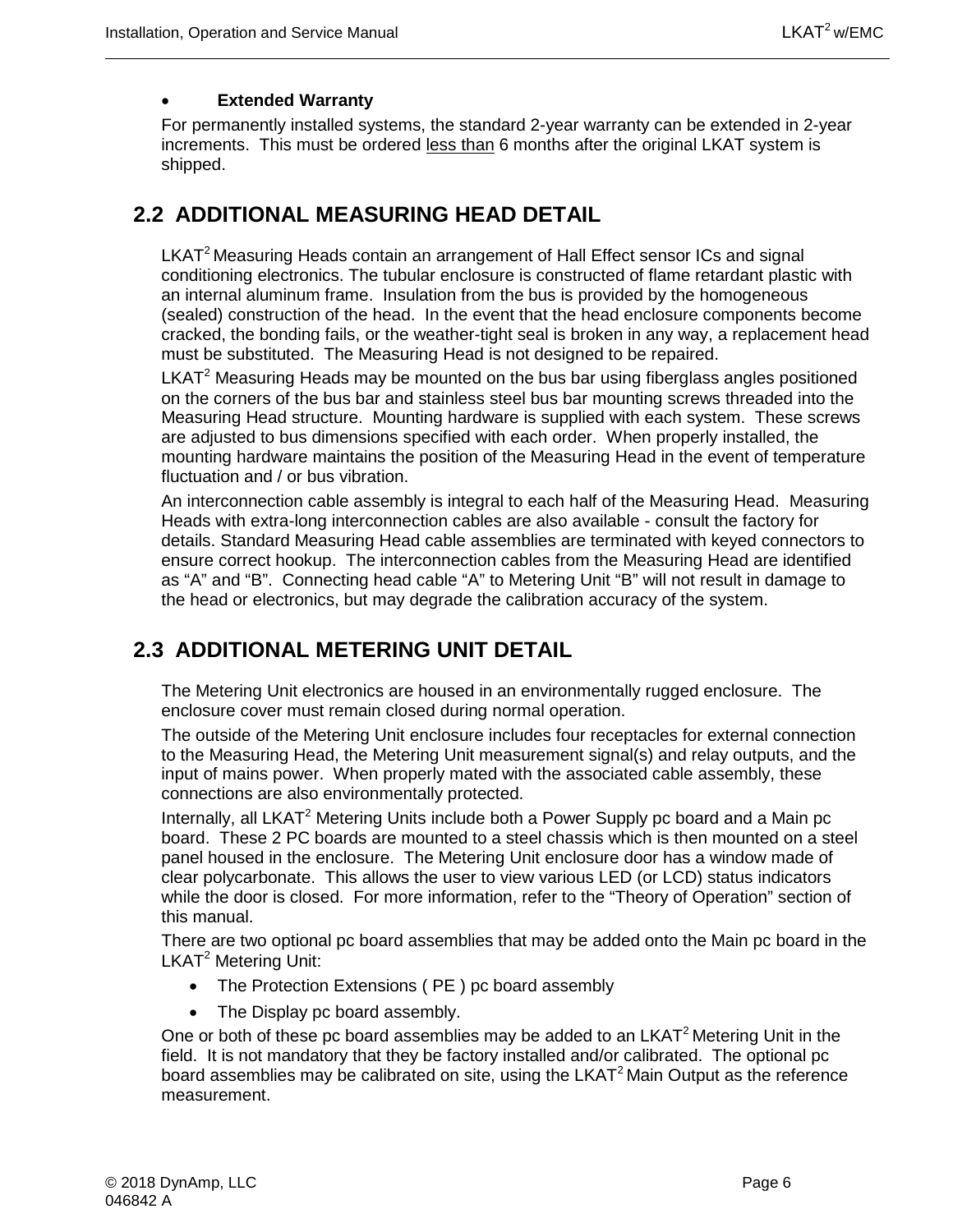# <span id="page-22-0"></span>**2.4 ADDITIONAL INDICATOR AND OUTPUT DETAIL**

As noted on the specifications page, the LKAT<sup>2</sup> System Metering Unit includes several visual indicators. These include:

- Accuracy Diagnostics (operational status) LEDs: green = OK, red = system problem (see Section - "Theory of Operation").
- Over / Reverse Current Trip status LEDs: green = measured current does not exceed the setpoint, red = measured current exceeds the setpoint.
- (Optional) Illuminated LCD digital display of measured current.

Available via the Metering Unit output cable:

- Isolated signal output proportional to bus current being measured. This output may be configured for various zero and full-scale values.
- Normally open and normally closed relay contacts indicate Accuracy Diagnostics (AD) operational status (same as green and red LEDs).
- Normally open and normally closed relay contacts indicate over / reverse current trip status (same as green and red LEDs). For failsafe operation, the relay coil is energized in the normal condition (no over / reverse trip).

The table below lists the features associated with the Main and PE pc board assemblies.

<span id="page-22-2"></span>

| <b>Main and PE PC Board Assembly Features</b> |                                                   |                              |  |
|-----------------------------------------------|---------------------------------------------------|------------------------------|--|
|                                               | <b>Main PC</b><br><b>Board</b><br><b>Assembly</b> | with PE PC Board<br>Assembly |  |
| <b>Isolated Output</b>                        |                                                   | +1 for 2 total               |  |
| Operational Status LEDs & Relay Contacts      |                                                   | $+0$ for 1 total             |  |

Overcurrent / Reverse Trip Status LEDs & Relay Contacts | 1 +2 for 3 total

**Table 2.1**

Checking field calibration of LKAT<sup>2</sup> Systems requires use of a reference current transducer with calibration accuracy of 0.1% full-scale or better. Contact DynAmp, LLC for calibration of the LKAT<sup>2</sup> System. Refer to "Maintenance and Spare Parts" section for more information.

## <span id="page-22-1"></span>**2.5 INTERCONNECTION CABLE DETAIL**

The LKAT<sup>2</sup> System is supplied with two cable assemblies in addition to those connected to the Measuring Head.

The power input cable assembly. A keyed circular connector terminates one end for connection to the Metering Electronics. The other end is unterminated for connection to the power source by the user during installation.

The system output cable assembly. A keyed circular connector terminates one end for connection to the Metering Electronics. The other end is unterminated for connection to customer instrumentation and system for control and protection. The system output cable is a 17-conductor type. However, only 8 of the 17 conductors are used when the optional PE pc board assembly is NOT installed. The unused conductors may be trimmed flush to cable jacket. The user connects this cable from the Metering Unit to the appropriate inputs during installation.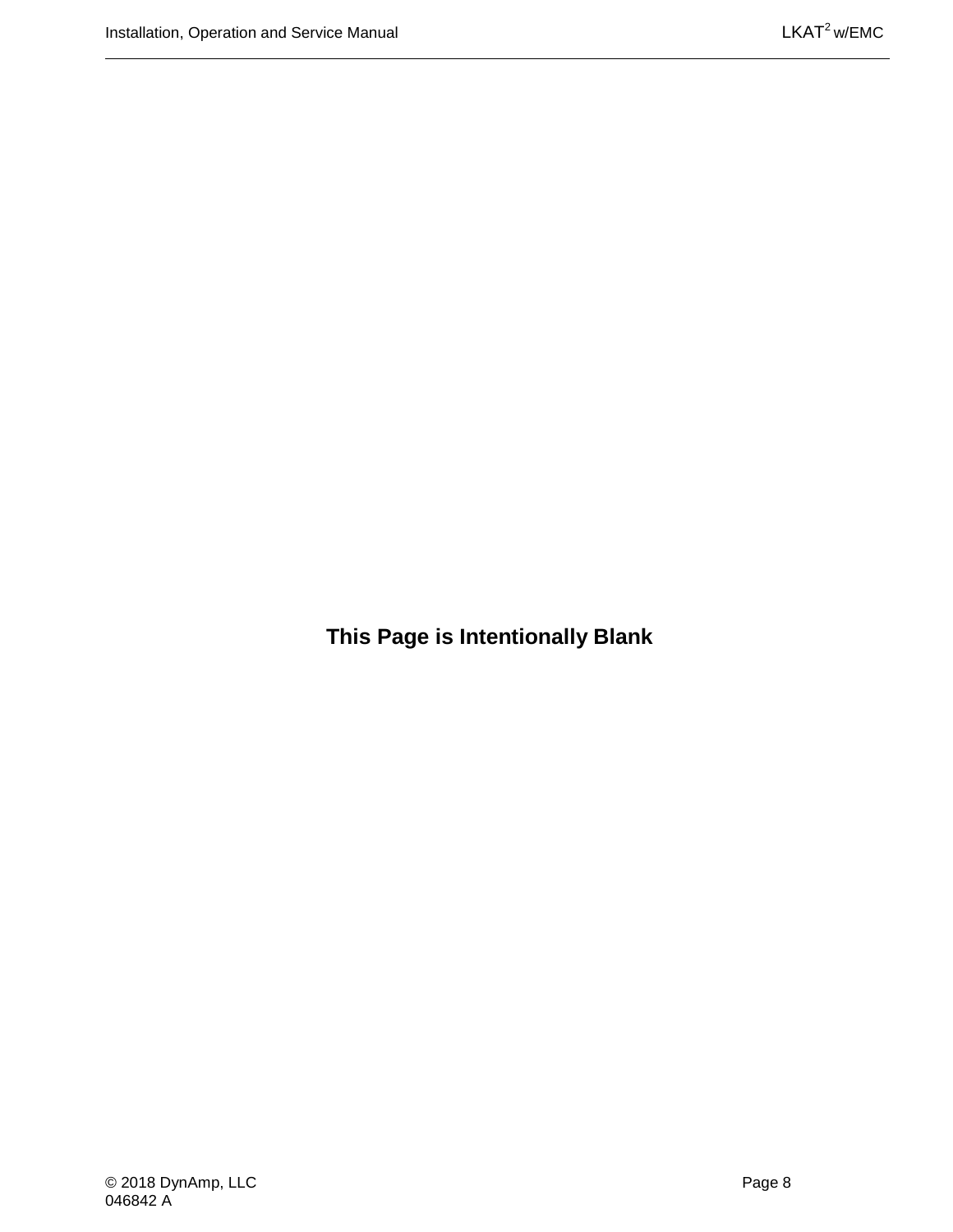# <span id="page-24-0"></span>**3. SPECIFICATIONS**

#### <span id="page-24-1"></span>**Table 3.1 LKAT2 System Specifications (subject to change without notice )**

| <b>MAIN ANALOG SIGNAL OUTPUT</b>                                                                       |                                                                                                                                                                |
|--------------------------------------------------------------------------------------------------------|----------------------------------------------------------------------------------------------------------------------------------------------------------------|
| Main Output Full-Scale Measuring Range                                                                 | ±5kA to ±150kA (Contact factory for full-scale<br>measuring ranges > 100kA)                                                                                    |
| Signal Output Type (configurable)                                                                      | Zero kA<br>± Full-scale kA                                                                                                                                     |
| mA output max. burden: 10V                                                                             | 0 <sub>m</sub> A<br>$±20mA$ max.                                                                                                                               |
| mA output max. loop/load resistance: $500\Omega$                                                       | $+20$ & $-12mA$<br>4mA                                                                                                                                         |
| V output min. load resistance: $100k\Omega$                                                            | 0V<br>±1V                                                                                                                                                      |
|                                                                                                        | 0.2V<br>$-0.6V$ to $+1V$                                                                                                                                       |
|                                                                                                        | 0V<br>±10V                                                                                                                                                     |
|                                                                                                        | 2V<br>$-6V$ to $+10V$                                                                                                                                          |
| Signal Output Calibration Accuracy *                                                                   | ±0.25% full-scale                                                                                                                                              |
| Linearity Error *                                                                                      | ±0.1% of full-scale                                                                                                                                            |
| Repeatability Error Limits *                                                                           | ±0.1% of full-scale                                                                                                                                            |
| Response Time (t <sub>d</sub> ) *                                                                      | $\leq 50$ µs                                                                                                                                                   |
| di/dt Accurately Followed *                                                                            | $500$ A/ $\mu$ s                                                                                                                                               |
| Frequency Response *                                                                                   | Switch selectable low-pass filter :                                                                                                                            |
|                                                                                                        | No filter / 330hz / 660hz                                                                                                                                      |
|                                                                                                        | (refer to Figure 3.1 for additional info.)                                                                                                                     |
| <b>Temperature Sensitivity</b>                                                                         | ±50ppm/°C or better                                                                                                                                            |
| <b>Mains Voltage Sensitivity</b>                                                                       | ±0.001%/V                                                                                                                                                      |
| * At DynAmp reference conditions : Ambient 25°C ± 2°C (77°F ± 4°F) / Mains 120/240V AC RMS, 60Hz ± 1Hz |                                                                                                                                                                |
| <b>MAIN STATUS INDICATORS</b>                                                                          |                                                                                                                                                                |
| <b>Accuracy Diagnostics</b>                                                                            | Indicates LKAT <sup>2</sup> System proper operation or<br>operational problem                                                                                  |
| <b>Accuracy Diagnostics Status LEDs</b>                                                                | Green LED indicates proper operation<br>Red LED indicates operational problem                                                                                  |
| <b>Accuracy Diagnostics Status Relay Function</b>                                                      | Relay coil de-energizes when operational<br>problem detected or mains power lost.                                                                              |
| Over / Reverse Current Trip Setpoint Qty. (1)                                                          | Factory/field configurable to trip on either<br>over current (+5%+100% of full-scale) or<br>reverse current (-5%-100% of full-scale).<br>Setpoint accuracy ±2% |
| Over / Reverse Current Status LEDs                                                                     | Green indicates operation OK - No Trip<br>Red indicates measured current exceeds Trip<br>Setpoint                                                              |
| Over / Reverse Current Status Relay                                                                    | Relay coil de-energizes when measured<br>current exceeds Trip Setpoint or mains power<br>lost.                                                                 |
| All Relay Function                                                                                     | Form C: Normally Open and Normally Closed<br>Contacts (non-latching)                                                                                           |
| All Relay Contact Ratings                                                                              | 120/250 VAC: 8A<br>30 VDC: 8A<br>Relay response time 10mS typical                                                                                              |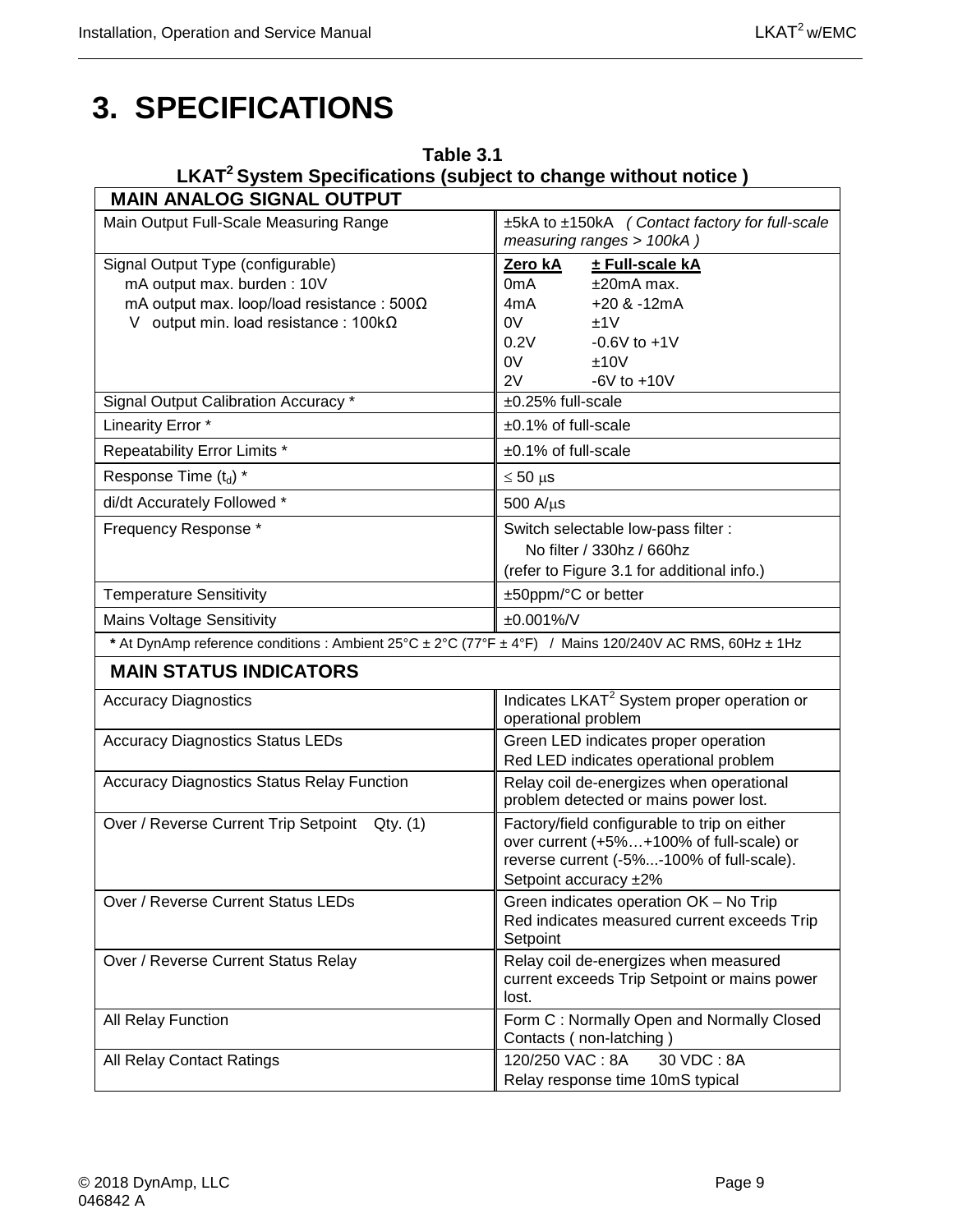#### **Table 3.1 LKAT2 System Specifications (subject to change without notice), Continued**

| <b>OPTIONAL PROTECTION EXTENSIONS ( PE )</b>                                                         |                                                                                                                                |  |  |  |  |  |
|------------------------------------------------------------------------------------------------------|--------------------------------------------------------------------------------------------------------------------------------|--|--|--|--|--|
| PE Full Scale Measuring Range (scaled<br>independently and isolated from main output)                | ±5kA to ±200kA (Contact factory for full-scale<br>measuring ranges > 100kA)                                                    |  |  |  |  |  |
| PE analog output configuration and performance<br>specifications                                     | Same as Main output above with all configuration<br>and scaling independent from main output                                   |  |  |  |  |  |
| PE Over / Reverse Current Trip Setpoints - Qty. (2) -<br>Field configurable                          | Function and specification same as Main Over /<br>Reverse above with independent LEDs,<br>configurations, scalings and outputs |  |  |  |  |  |
| <b>OPTIONAL DISPLAY</b>                                                                              |                                                                                                                                |  |  |  |  |  |
| Digital Display of Bus Current in kA units                                                           | 3 1/2 Digit Green LCD ±2% Full-scale                                                                                           |  |  |  |  |  |
| Displayed Value (configurable)                                                                       | DC or True RMS                                                                                                                 |  |  |  |  |  |
| NOTE: Optional display reduces maximum ambient temperature of metering unit to 50°C                  |                                                                                                                                |  |  |  |  |  |
| <b>GENERAL</b>                                                                                       |                                                                                                                                |  |  |  |  |  |
| Input Power: (any voltage within the specified range<br>can be connected without any wiring changes) | 85 to 264 Vac @ 47 to 440 Hz /<br>110 to 264Vdc.                                                                               |  |  |  |  |  |
| Burden on Mains (max)                                                                                | 30 VA                                                                                                                          |  |  |  |  |  |
| Working Voltage: Signal Output to Metering Unit<br>Low Voltage Circuit                               | 450Vrms                                                                                                                        |  |  |  |  |  |
| Working Voltage: Bus to Metering Unit Low Voltage<br>Circuit                                         | 1500Vdc                                                                                                                        |  |  |  |  |  |
| Working Voltage: Mains Supply to Metering Unit<br>Low Voltage Circuit                                | 264Vrms                                                                                                                        |  |  |  |  |  |
| Working Voltage: Mains Supply to chassis                                                             | 264Vrms                                                                                                                        |  |  |  |  |  |
| Working Voltage: Output to chassis                                                                   | 450Vrms                                                                                                                        |  |  |  |  |  |
| Isolation: Head surface to signal outputs                                                            | 6000 Vrms for 1 minute                                                                                                         |  |  |  |  |  |
| Isolation: Mains supply to signal outputs                                                            | 1000Vrms for 1 minute                                                                                                          |  |  |  |  |  |
| Isolation: Mains or signal output to chassis                                                         | 2000 Vrms for 1 minute                                                                                                         |  |  |  |  |  |
| <b>Installation Category</b>                                                                         | Ш                                                                                                                              |  |  |  |  |  |
| <b>Pollution Degree</b>                                                                              | $\overline{2}$                                                                                                                 |  |  |  |  |  |
| <b>ENVIRONMENTAL</b>                                                                                 |                                                                                                                                |  |  |  |  |  |
| Operating Ambient Temperature Range of Metering<br><b>Unit Location</b>                              | -10 $^{\circ}$ C to 60 $^{\circ}$ C<br>(14°F to 140°F)                                                                         |  |  |  |  |  |
| Operating Ambient Temperature Range of<br><b>Measuring Head</b>                                      | $-20^{\circ}$ C to 80 $^{\circ}$ C<br>(-4°F to 176°F)                                                                          |  |  |  |  |  |
| Environmental rating: Measuring Head and cable<br>connection at Head                                 | <b>IP65</b>                                                                                                                    |  |  |  |  |  |
| Environmental rating: Metering Unit and cable<br>connection at Metering Unit                         | IP <sub>65</sub>                                                                                                               |  |  |  |  |  |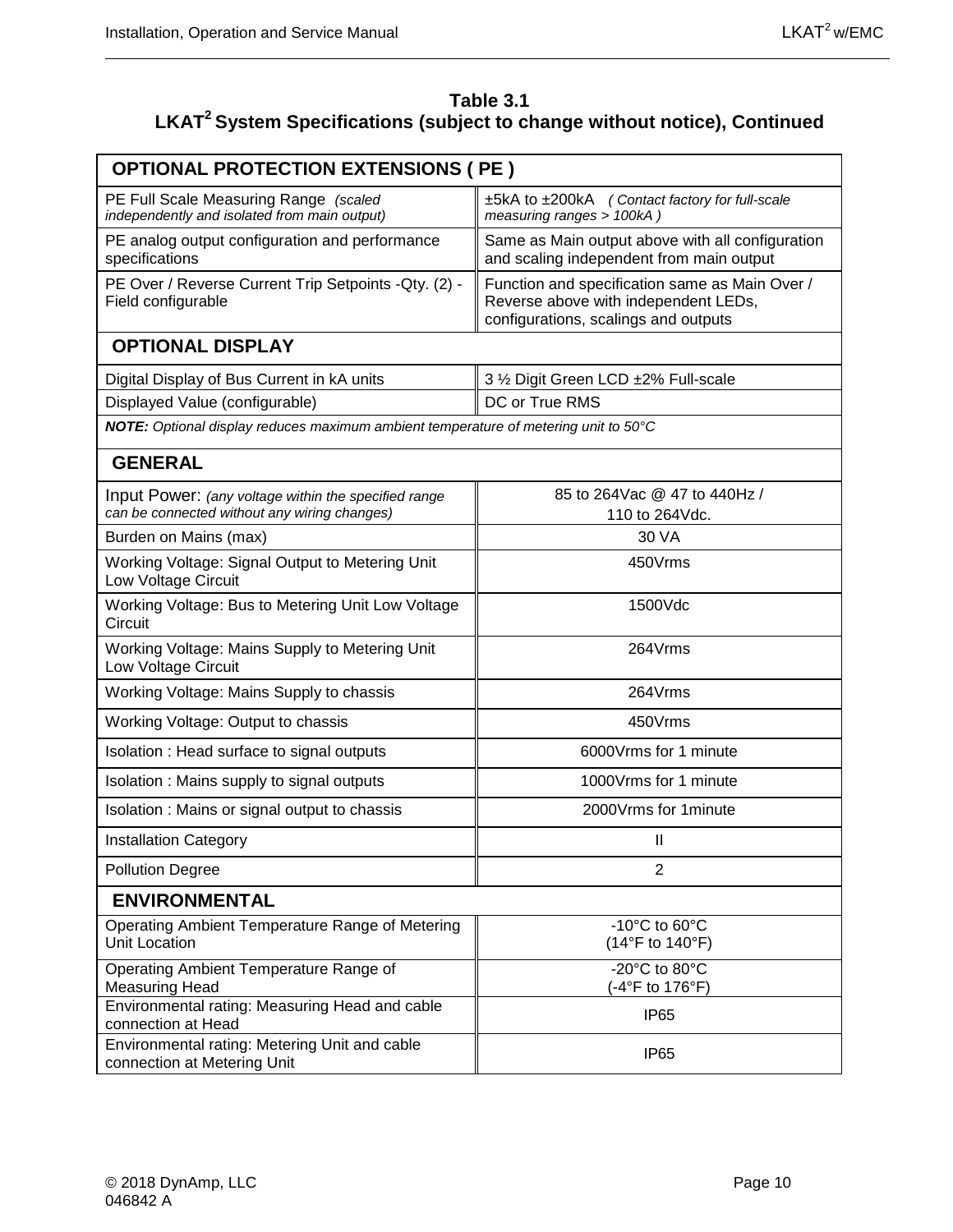#### **Table 3.1 LKAT2 System Specifications (subject to change without notice), Continued**

| <b>PHYSICAL</b>                                                 |                                                                                |
|-----------------------------------------------------------------|--------------------------------------------------------------------------------|
| Measuring Head Weight                                           | Typically 1 to 6 kg (3 to 13lbs.)                                              |
| Metering Unit Weight (Typical)                                  | Typically 3kg (7lbs.)                                                          |
| Standard Length Head Connection Cables (2)                      | 10 $m(33 ft.)$                                                                 |
| Optional custom lengths may be available up to 50m<br>(164 ft.) | Cable fixed to Measuring Head with connector for<br>Meter Unit on opposite end |
| Standard Length Signal Output Cable (1)                         | 30m (100 ft.)                                                                  |
| Optional custom lengths are available                           | Connector for Metering Unit on one end,<br>unterminated on opposite end        |
| Standard Length Power Input Cable (1)                           | 10 $m(33 ft.)$                                                                 |
| Custom lengths are available                                    | Connector for Meter Unit on one end,<br>unterminated on opposite end           |

**Figure 3.1 LKAT2 Frequency Response**

#### **Normalized LKAT Bandwidth**

<span id="page-26-0"></span>

| F.S. Bus Current (kA)  | 5 to 50 | 60   | 70   | 80   |      | 10 <sub>C</sub> |
|------------------------|---------|------|------|------|------|-----------------|
| Corner Frequency (kHz) | 2.248   | .873 | .606 | .405 | .249 | 124             |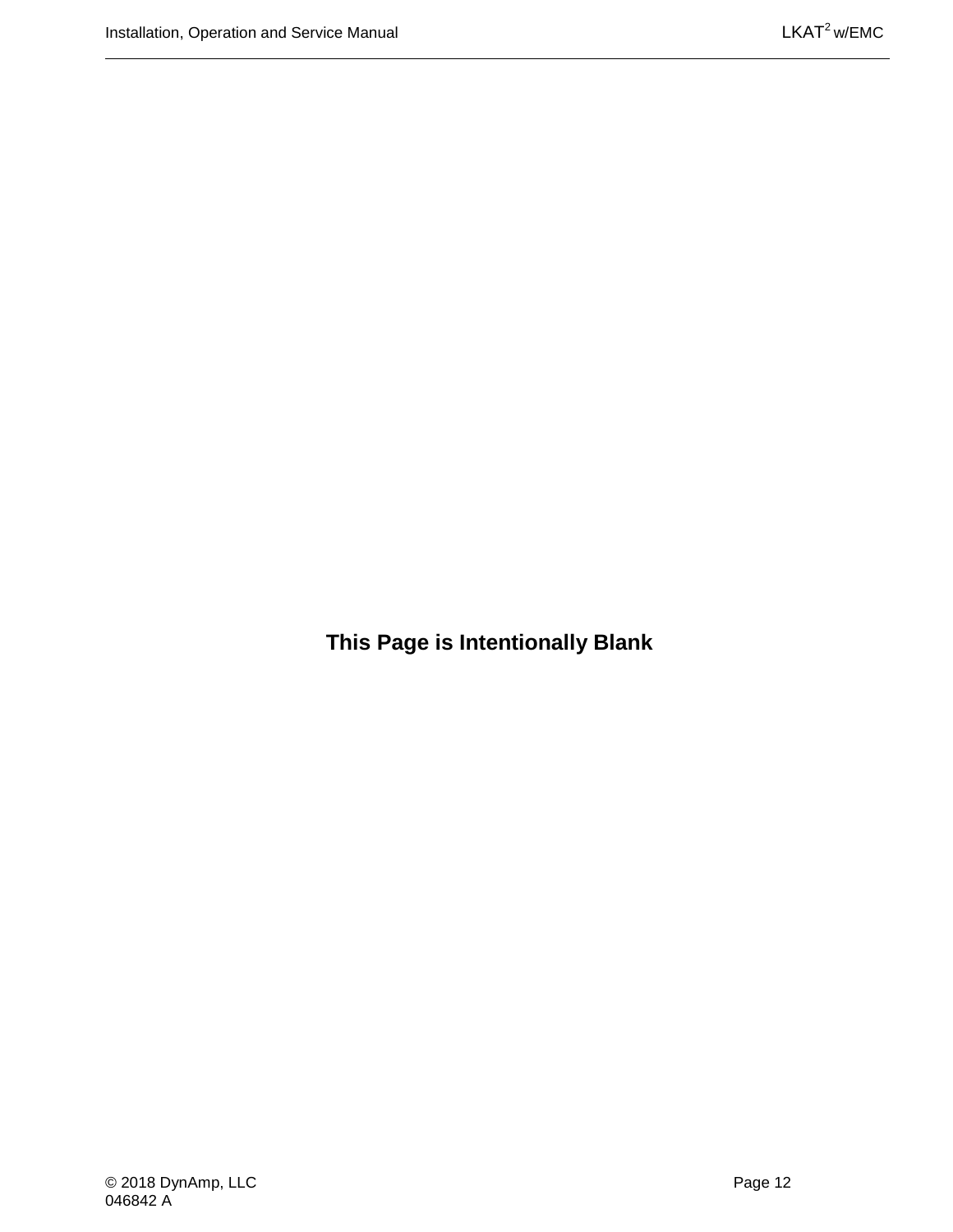# <span id="page-28-0"></span>**4. INSTALLATION**

## <span id="page-28-1"></span>**4.1 HANDLING PRECAUTIONS**

 $LKAT<sup>2</sup>$  Systems should be handled with the same care as any precision measuring instrument. Severe jolts or bumps to the Measuring Head or Metering Unit may cause movement of internal parts, and possibly a malfunction. **Personnel involved in the installation should be familiar with the technical terms, warnings, and instructions in this manual, and all plant safety rules, and be able to follow these.**

The complete system should be inspected for shipping damage at the earliest opportunity. Visible damage must be reported to the carrier immediately. Concealed damage (not evident until the system is operated) must be reported to DynAmp, LLC immediately.

# <span id="page-28-2"></span>**4.2 INSTALLATION CONSIDERATIONS**

Read the following before mounting the head:

- 1. The Measuring Head is designed to be installed on high voltage bus bars. All interconnection cables must be safely routed away from bus bars and high voltages. Do not allow any interconnection cable to contact bus bars or high voltages. Ignoring the installation precautions and warnings can result in severe personal injury or equipment damage.
- 2. Always follow all local and plant safety procedures when the unit is to be installed on a live bus.
- 3. Choose a mounting location for the head where the ambient air temperature does not exceed the specified temperature limits. The LKAT<sup>2</sup> Measuring Head may be located indoors or outdoors, but should be kept away from extreme heat and solvents. Head installations in direct sunlight are not recommended, as excessive temperature rise could result in measurement error or damage to the head enclosure. If the head is to be installed in an especially harsh environment, please contact the factory to discuss special requirements.
- 4. No part of the head or Metering Unit should be submerged under water.
- 5. The head must be installed with proper polarity. An arrow indicates the direction that conventional bus current must flow through the aperture  $(+)$  to  $(-)$ . No damage will occur if the head is reversed, but the system output will indicate current flow in the reverse direction.
- 6. Measuring Heads are shipped in matched halves. Make sure that the same serial number is present on both halves of the Measuring Head and the Metering Unit. The two head halves should mate squarely and evenly without forcing or twisting.
- 7. The Measuring Head is not grounded; however, the head cables should be disconnected from the Metering Unit prior to installation or maintenance to minimize the possibility of electrical shock.
- 8. Measuring Heads are shipped with mounting hardware. The mounting screws may require adjustment for appropriate position and holding force on the bus. Refer to Outline & Mounting  $-$  LKAT<sup>2</sup> Measuring Head drawing.

Whenever possible, the head should be installed on the longest straight run of the bus that is available in an area free of other bus structures. The status accuracy diagnostics LEDs and relay contacts indicate proper operation in a given head location.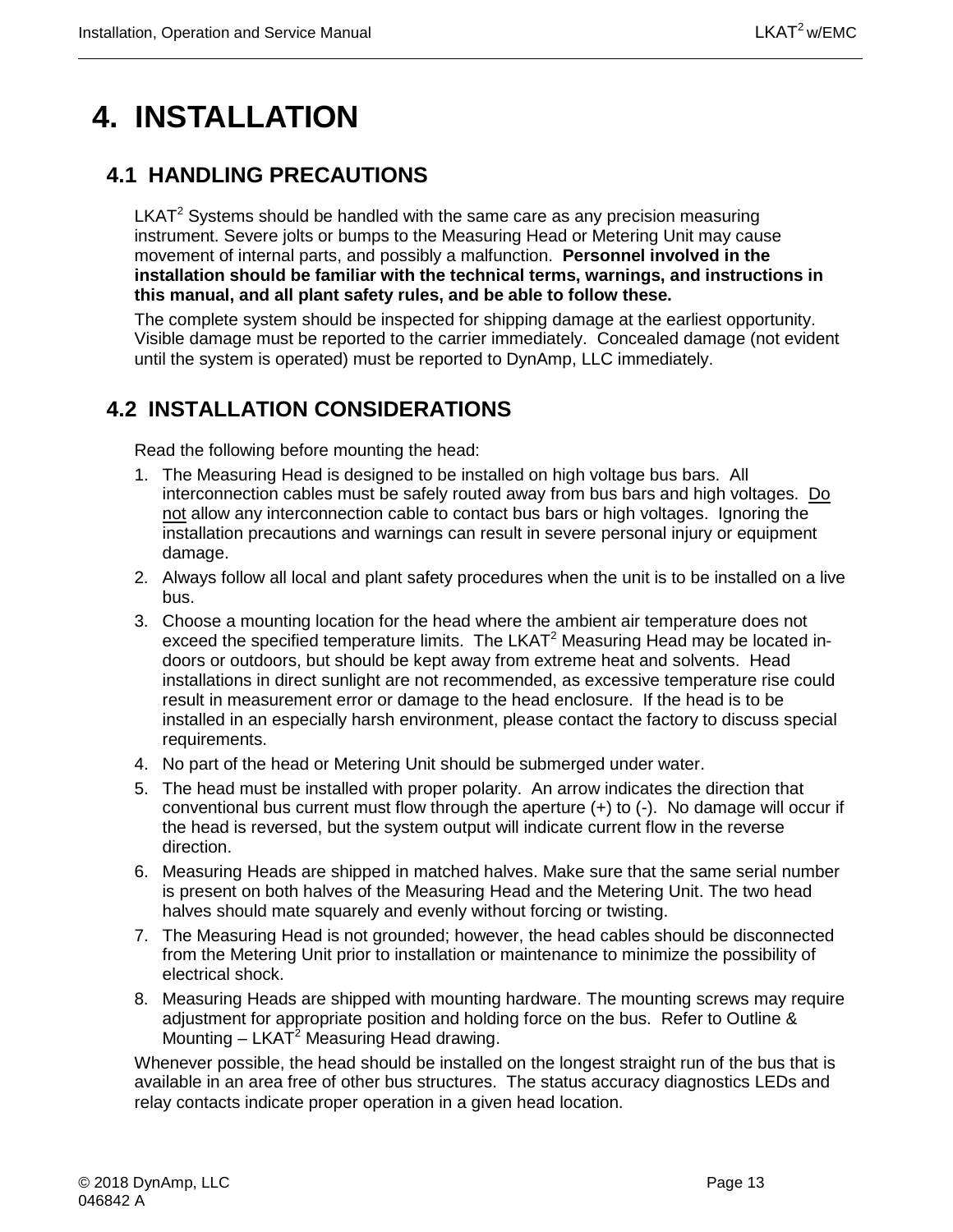# <span id="page-29-0"></span>**4.3 OFF-BUS FUNCTIONAL CHECK (OPTIONAL)**

After unpacking the LKAT<sup>2</sup> System (but prior to installation), the following functional check of the system is recommended:

- 1. Locate a convenient temporary power source for the LKAT<sup>2</sup> System. This may or may not be in the location where the system will be installed. The power source must be in the range 85 to 264Vac @ 47 to 440Hz, or 110 to 264Vdc for Standard AC/DC input power, or +24 Vdc for Special Order +24Vdc input power. The system draws a maximum of 30 voltamperes.
- 2. Refer to the drawing "Wiring Diagram,  $LKAT^2$  System" included at the end of this manual. Attach a suitable connector to the unterminated end of the input power cable assembly for connection to the power source to be used for this check.
- 3. Connect the Measuring Head cables A & B to the Metering Unit.
- 4. Connect the power input cable assembly to the Metering Unit and energize the unit.
- 5. Observe the LEDs on the Main pc board assembly. If the LEDs light green, the system is functioning properly. If LED (Accuracy Diagnostics "AD") lights red, skip to "Troubleshooting an Accuracy Diagnostics Fault Indication" in the "Theory of Operation" section of this manual. If LED (Trip 1) lights red, make measurements and complete the form "LKAT<sup>2</sup> Diagnostic Measurements Form  $-$  Zero Primary Current" and contact the factory.

Refer to Form 1, LKAT<sup>2</sup> Diagnostic Measurements Form – Zero Primary Current. Allow the system one hour to stabilize prior to making measurements. Make measurements and record data shown on the form. File the completed test form for future reference. It is OK to make these measurements away from location where the LKAT<sup>2</sup> System will be installed, but this should be noted on the form.

## <span id="page-29-1"></span>**4.4 MEASURING HEAD INSTALLATION**

The head halves are mated together around the bus. The Measuring Head is comprised of two "L" shaped halves. Each half is identified with a serial number which must match followed by an "A" or "B". One interconnection cable exits from each corner box on each half. The two halves are held together by four locking screws which are installed after the head is securely positioned around the bus bar.

When the Measuring Head is installed on a running ("horizontal") bus bar, the head interconnection cable assemblies should exit the corner enclosures on bottom side of the bus bar. This reduces chances of ingress by pollutants and minimizes heating of the head electronics by the bus.

For rising ("vertical") busses, the head interconnection cables may be located on any side of the bus, depending on mechanical and thermal considerations. Avoid mounting elbows with cable assemblies above vertical bus. The head should be mounted so conventional (+) to (-) current flows in the direction of the arrow on the Measuring Head.

The following tools and materials may be required for installation:

| 3/16" hex wrench (included with Measuring Head)                    |  |  |  |  |
|--------------------------------------------------------------------|--|--|--|--|
| Drill, drill bits, mounting hardware, screwdrivers, wrenches, etc. |  |  |  |  |
| Cable puller, cable ties, ladder, etc.                             |  |  |  |  |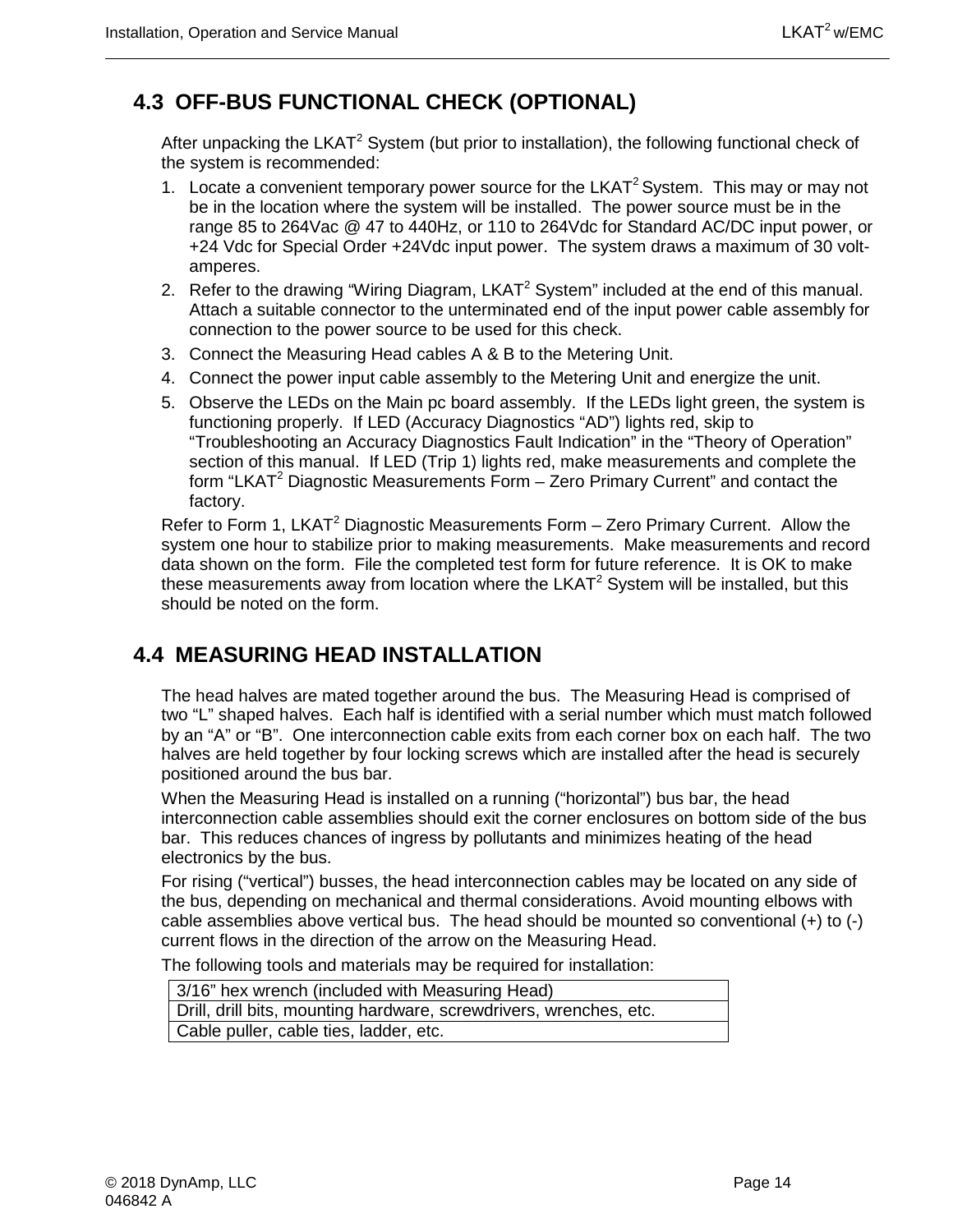

<span id="page-30-1"></span>The following is the recommended sequence for installing the Measuring Head:

- 1. Refer to the Outline and Mounting  $LKAT<sup>2</sup>$  Measuring Head drawing for the Measuring Head at the end of this manual.
- 2. Determine the position where the Measuring Head will be installed. Bus bar(s) should be free from grease and dust for the best adhesion of the LKAT<sup>2</sup> 90 $^{\circ}$  mounting angles to the bus bar(s).
- 3. Remove the backing from the adhesive foam strips on the fiberglass mounting angles. Position the mounting angles in position on the corners of the bus bar in the desired location.
- 4. Position the two "L-shaped" head halves around the bus and the mounting angles, (if used). Mate the two halves, pressing them together until the tubes bottom out on the elbows.
- 5. Install the four locking screws on the outside of the square tubes adjacent to the place where the head halves split apart. Do not over tighten the locking screws. Refer to Outline & Mounting –  $LKAT^2$  Measuring Head drawing.
- 6. Tighten the bus mounting screws a few turns at a time in a circular pattern around the aperture of the head, on the front side, then on back side of the head. For most applications, the head should be centered on the bus bar. The bus mounting screws should press against the foam tape on the mounting angle surface on the outside of the bus bar. Refer to Outline & Mounting  $-$  LKAT<sup>2</sup> Measuring Head drawing. Do not overtighten bus mounting screws.
- 7. Route the head interconnection cables away from the bus and other high voltages.

## <span id="page-30-0"></span>**4.5 METERING UNIT INSTALLATION**

The location of the Metering Unit should be determined by the following factors:

- 1. Ambient air temperature must stay in the specified range at all times.
- 2. The location should not be exposed to direct sunlight.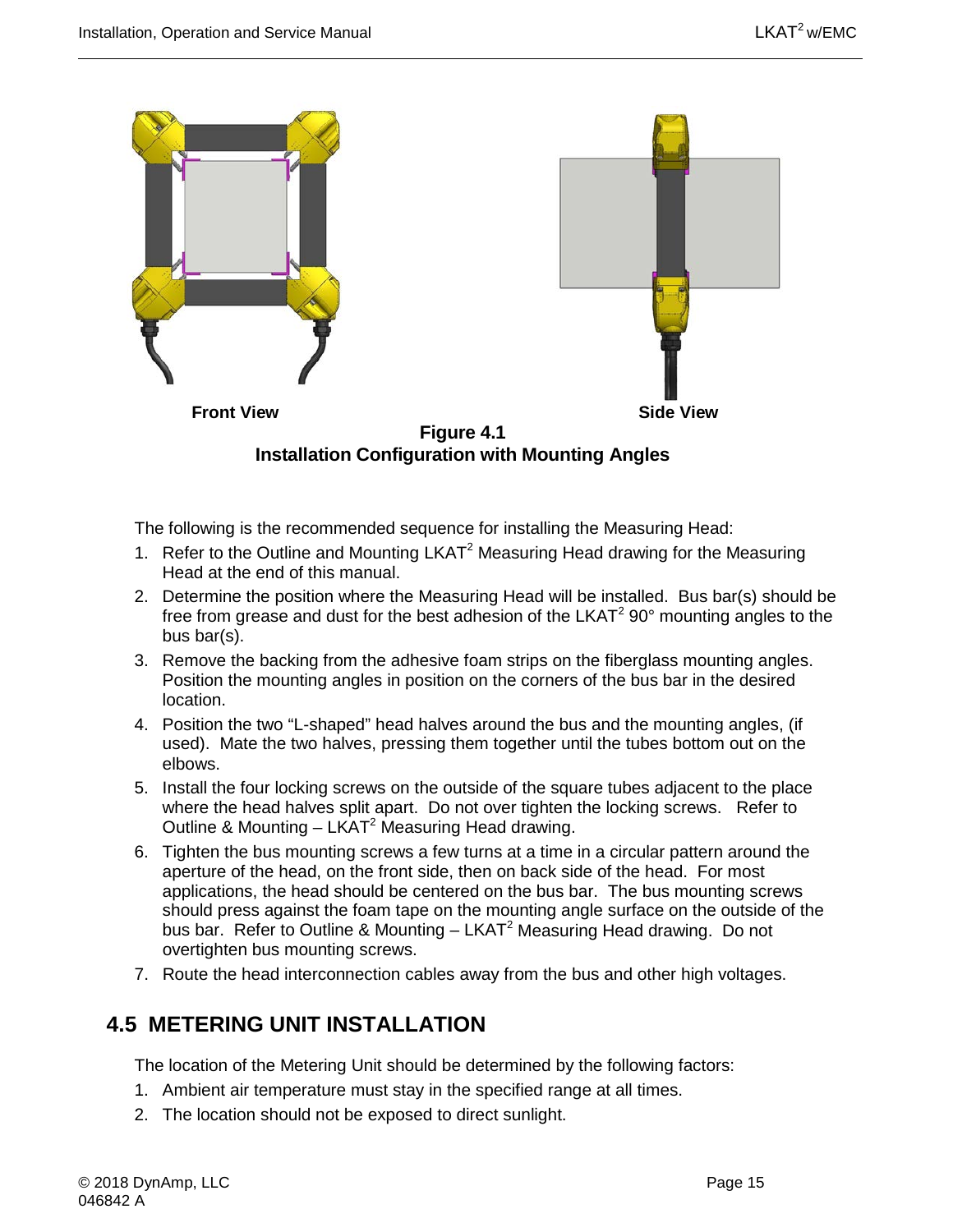- 3. The location should be within reach of the head cables supplied with the system. Standard head cable length is 33 feet (10 meters). Extra-long head cables may also be ordered for special applications.
- 4. Route interconnection cables away from bus and other high voltages.

Refer to Metering Unit Outline & Mounting drawing at the end of this manual. Anchor the cabinet in the desired location after ensuring adequate cable reach.

- 5. Connect Measuring Head cable assemblies to the Metering Unit.
- 6. Refer to the LKAT<sup>2</sup> System Wiring Diagram. The output cable assembly consists of 20AWG shielded twisted pair cable (8 pairs) with 17 (one contact position in output connector is unused) position circular connector on one end, and stripped, tinned wires on the other end. The twisted wire pairs are jacketed with black and white PVC. Each pair has the pair number imprinted on the jacket. Connect the output cable assembly wires to the appropriate points in the process electronics system.
- 7. A 3-conductor power cable is supplied with the system. Connect power cable to the Metering Unit.

## <span id="page-31-0"></span>**4.6 SYSTEM CHECKOUT**

Recheck all wiring connections against the drawings to ensure proper installation. Energize the LKAT<sup>2</sup> System. Confirm that the green status LEDs are illuminated. If accuracy diagnostic LED lights red, skip to "Troubleshooting an Accuracy Diagnostics Fault Indication" in the "Theory of Operation" section of this manual.

Energize the rectifier to the desired test current. Calculate the expected Metering Unit output signal magnitude at the test current.

The measured Metering Unit output signal magnitude should be equal to (or very close to) the expected value that was calculated.

If the Digital Display option is included in the Metering Unit, the displayed kA level should also be equal to (or very close to) the expected value that was calculated.

Refer to "Specifications" section of this manual for more information.

Photocopy the appropriate LKAT<sup>2</sup> Diagnostic Measurements Forms. Form 1 is for diagnostic measurements at zero bus current (with the Measuring Head on or off the bus). Form 2 is for diagnostic measurements with the Measuring Head installed on the bus with the bus energized. Follow the directions to measure and record necessary information.

NOTE :

- These forms are intended to help keep accurate records of  $LKAT<sup>2</sup>$  functional tests.
- This information may prove valuable in the event of a malfunction.
- These measurements do not constitute system calibration.
- Space is provided for the recording of three sets of readings.
- Voltages may vary slightly with temperature extremes.
- System performance will typically remain within nominal specifications when measured levels fall within the acceptable limits shown on the forms.
- Levels must be measured and recorded under test conditions shown on the forms.
- The Metering Unit cover must be open during system checkout, as all measurements are made inside Metering Unit on Main pc board terminal blocks. The cover should remain firmly closed during normal operation.

**Always** complete these forms in full **before** contacting the factory.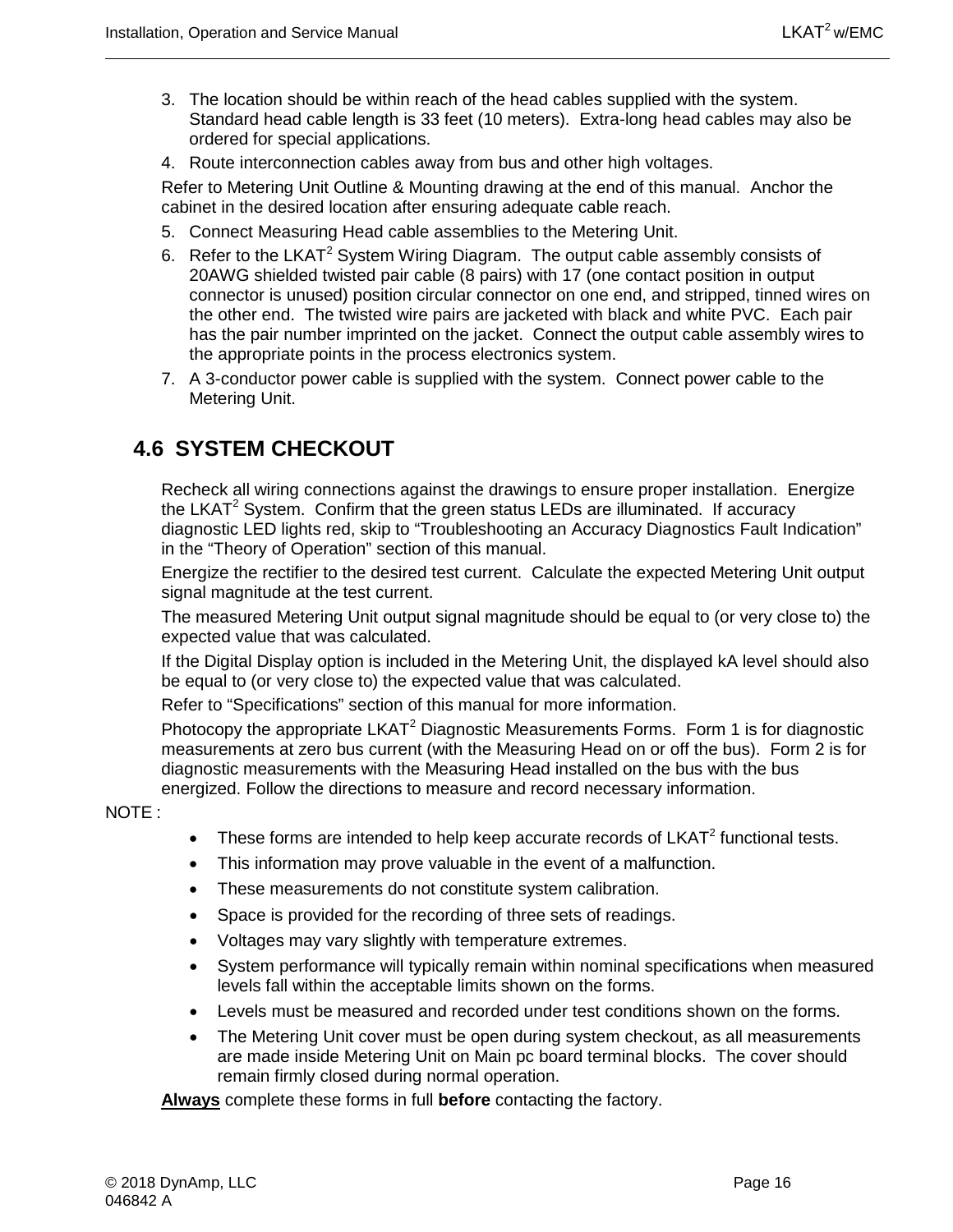#### **Form 1 LKAT2 Diagnostic Measurements Form – Zero Primary Current**

#### <span id="page-32-0"></span>Instructions:

- 1.) Ensure that the Metering Unit is energized and both head halves are mated and connected to the Metering Unit.
- 2.) Ensure that head is off bus, or that bus is de-energized.
- 3.) Measure and record the information below (make additional copies of this form as needed).
- 4.) Record Serial Numbers.

#### **TEST CONDITIONS:**

#### **ZERO PRIMARY CURRENT (Head may or may not be installed on bus); LKAT2 SYSTEM must be ENERGIZED for AT LEAST ONE HOUR.**

| <b>MEASURE</b>                                              | $(+)$ DMM<br>at                  | $(-)$ DMM<br>at | <b>ACCEPTABLE</b><br><b>RANGE</b> | <b>DATE</b><br>$\sqrt{1}$                                                        | <b>DATE</b><br>$\sqrt{2}$                                                                                        | <b>DATE</b><br>$\sqrt{2}$                                                                                     |
|-------------------------------------------------------------|----------------------------------|-----------------|-----------------------------------|----------------------------------------------------------------------------------|------------------------------------------------------------------------------------------------------------------|---------------------------------------------------------------------------------------------------------------|
| $+V_{\text{Hall}}$<br>Supply-A                              | $P4-1$                           | P4-3            | $+12V$<br>$(\pm 0.5V)$            |                                                                                  |                                                                                                                  |                                                                                                               |
| $+V_{\text{Hall}}$<br>Supply-A                              | P4-2                             | P4-3            | $+12V$<br>$(\pm 0.5V)$            |                                                                                  |                                                                                                                  |                                                                                                               |
| $+15V$<br>supply                                            | $P4-4$                           | P4-5            | $+15V$<br>$(\pm 0.5V)$            |                                                                                  |                                                                                                                  |                                                                                                               |
| $-15V$<br>supply                                            | P4-6                             | P4-5            | $-15V$<br>$(\pm 0.5V)$            |                                                                                  |                                                                                                                  |                                                                                                               |
| Input<br>A1                                                 | $P1-1$                           | $P1-2$          | 0V<br>$(\pm 5mV)$                 |                                                                                  |                                                                                                                  |                                                                                                               |
| Input<br>A2                                                 | $P1-3$                           | $P1-2$          | 0V<br>$(\pm 5mV)$                 |                                                                                  |                                                                                                                  |                                                                                                               |
| Input<br><b>B1</b>                                          | $P2-1$                           | $P2-2$          | 0V<br>$(\pm 5mV)$                 |                                                                                  |                                                                                                                  |                                                                                                               |
| Input<br><b>B2</b>                                          | P2-3                             | $P2-2$          | 0V<br>$(\pm 5mV)$                 |                                                                                  |                                                                                                                  |                                                                                                               |
| Output<br>Current<br>Loop<br>Burden at<br><b>Full-Scale</b> | P3-1                             | P3-2            | 10.2V<br>max                      |                                                                                  |                                                                                                                  |                                                                                                               |
| <b>Serial Numbers:</b><br><b>Metering Unit</b>              |                                  |                 |                                   | $\circledcirc \circledcirc \circledcirc \circledcirc$<br>8 7 6 5 4<br>3          | <b>@@@@@@@</b><br>P <sub>2</sub><br>-5<br>$\overline{7}$<br>6<br>$\overline{4}$                                  | <b>MAIN PCB</b><br><b>ASSY</b><br>P <sub>4</sub>                                                              |
|                                                             | <b>Measuring Head</b><br>A Half: |                 |                                   | <b>INPUT &amp; SENSOR</b><br><b>DC POWER</b><br><b>OUTPUT</b><br>1 2 3 4 5 6 7 8 | <b>INPUT &amp; SENSOR</b><br><b>DC POWER</b><br><b>ON OPTIONAL</b><br>PE PCB<br><b>OUTPUT</b><br>1 2 3 4 5 6 7 8 | $\circledcirc$<br>$ \tilde{\circ}$<br>DC POWER<br>$54$<br>$32$<br>$1$<br>$\circledcirc$<br>$ \tilde{\otimes}$ |
|                                                             | <b>B</b> Half:                   |                 |                                   | P3<br>00000000                                                                   | P9<br>00000000                                                                                                   |                                                                                                               |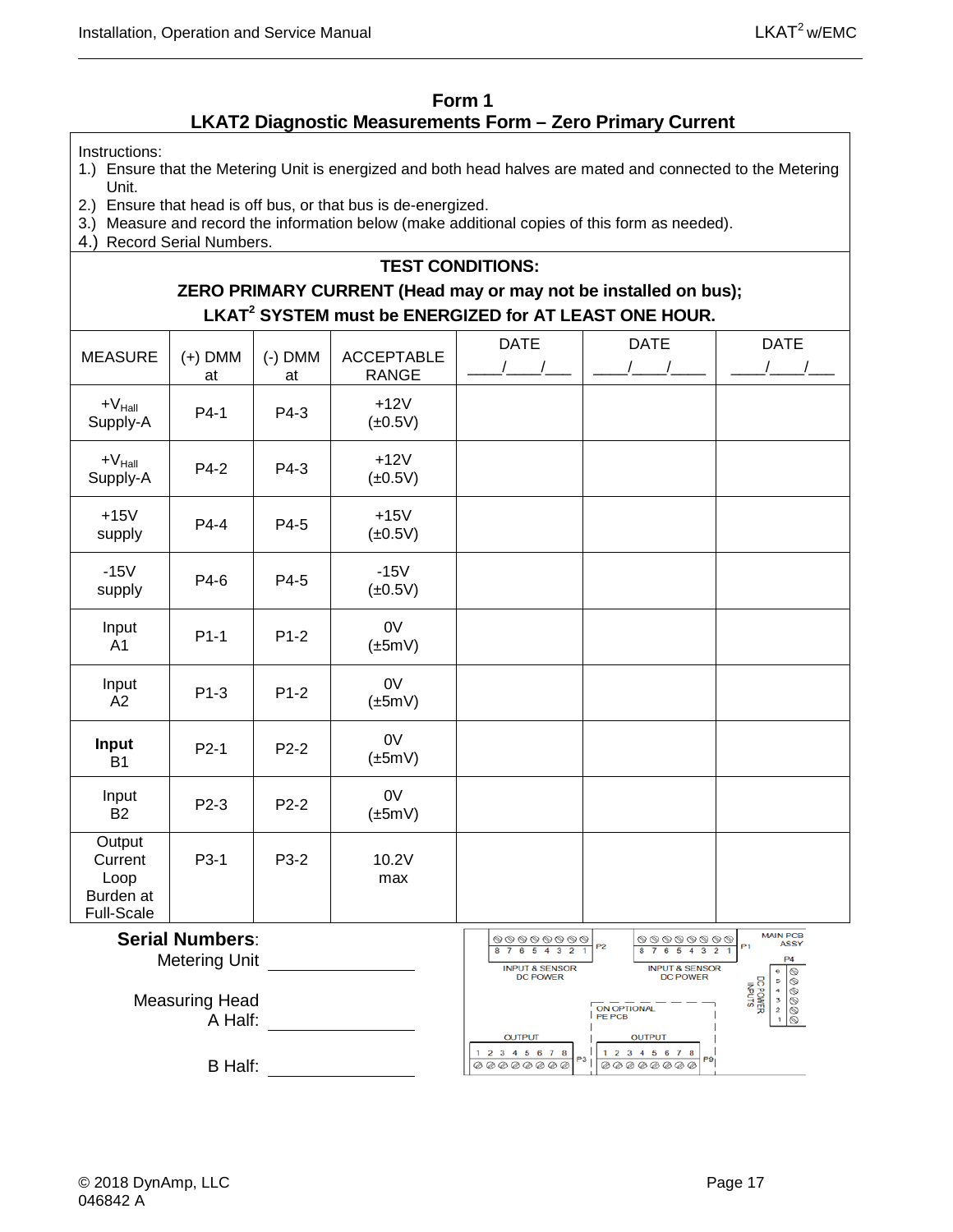#### **Form 2 LKAT2 Diagnostic Measurements Form – Energized Primary Bus**

<span id="page-33-0"></span>Instructions:

- 1.) Ensure that the Metering Unit is energized and both head halves are mated and connected to the Metering Unit.
- 2.) Ensure that head is on bus and that bus is energized.
- 3.) Measure and record the information below (make additional copies of this form as needed).

#### 4.) Record Serial Numbers and Current Loop Burden Resistance (Ohms). **TEST CONDITIONS: ENERGIZED PRIMARY BUS: LKAT2 SYSTEM must be ENERGIZED for AT LEAST ONE HOUR. MEASURE (+) DMM (-) DMM ACCEPTABLE DATE DATE DATE RANGE at at \_\_\_\_/\_\_\_\_/\_\_\_ \_\_\_\_/\_\_\_\_/\_\_\_ \_\_\_\_/\_\_\_\_/\_\_\_\_**  $+V_{\text{Hall}}$ Supply-A Supply-A P4-1 P4-3 +12V  $(\pm 0.5V)$  $+V_{\text{Hall}}$  $+V_{\text{Hall}}$  P4-2 P4-3  $+12V$ <br>Supply-A P4-2 P4-3  $+12V$  $(\pm 0.5V)$ +15V  $P4-4$   $P4-5$   $+15V$ supply  $(\pm 0.5V)$ -15V  $P4-6$   $P4-5$   $(0.5)$ supply  $(±0.5V)$ **Within** Input  $P1-1$  P1-2 ±25mV of A1 Input A2 **Within** Input  $P1-3$  |  $P1-2$ ±25mV of A2 Input A1 **Within** Input  $P2-1$  P2-2 ±25mV of B1 Input B2 **Within** Input  $P2-3$  P2-2 ±25mV of B2 Input B1 **Output Current**  $P3-1$   $P3-2$  10.2V Loop max Burden at Full-Scale **Serial Numbers:** MAIN PCB 00000000 00000000  $P<sub>2</sub>$ ASSY  $P<sub>1</sub>$ 87654321 87654321 Metering Unit - P4 Measuring Head - **INPUT & SENSOR INPUT & SENSOR**  $. 3430000$ DC POWER DC POWER DC POWER<br>INPUTS A Half: ON OPTIONAL B Half: PE PCB  $\mathbf{1}$  $\circledcirc$

OUTPUT

1 2 3 4 5 6 7 8

00000000

P3



OUTPUT

1 2 3 4 5 6 7 8

00000000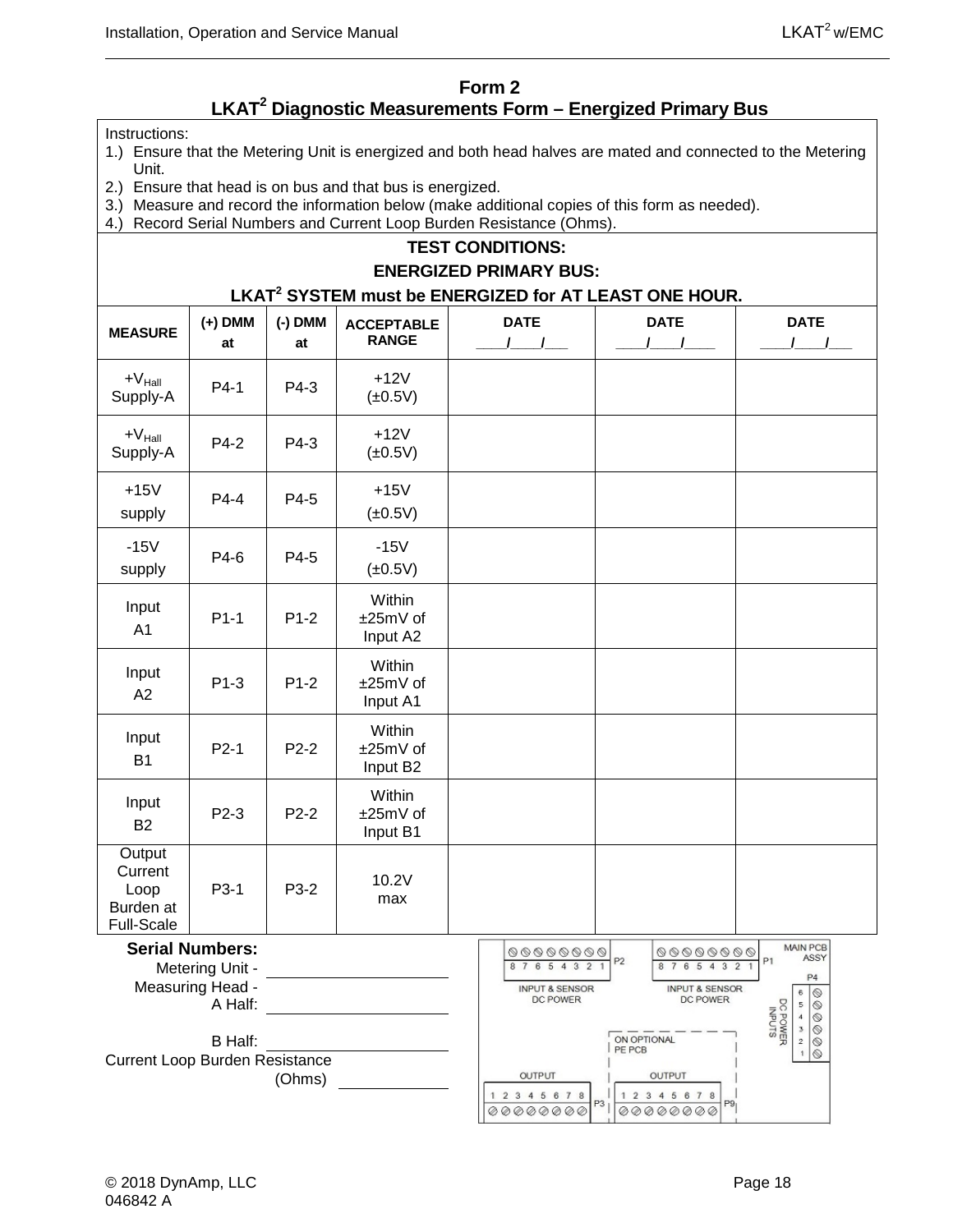# <span id="page-34-0"></span>**5. THEORY OF OPERATION**

# <span id="page-34-1"></span>**5.1 GENERAL**

The LKAT<sup>2</sup> System uses open-loop, open-path (OLOP) technology to convert the magnetic field associated with a current carrying conductor into an isolated milliampere current loop output. This output is scaled to be proportional to the primary conductor current. In addition, a local digital display of the primary bus current (in kiloAmperes) is visible when the optional RMS Display pc board is added to Metering Unit.

Each Measuring Head is a sealed unit and is not designed for repair in the field. However, a working knowledge of the LKAT<sup>2</sup> System theory of operation will help facilitate timely and accurate diagnosis in the event of problems.

# <span id="page-34-2"></span>**5.2 OLOP TECHNOLOGY**

The term "open-loop" means that the magnetic circuit does not generate an opposing magnetic field to null the field produced by the primary conductor inside the Measuring Head. The term "open-path" indicates that the sensor is an air-core design, without magnetic core material.

The LKAT<sup>2</sup> System operation is based on Ampere's Law, which states: "the line integral of B (magnetic flux density) around any closed path is equal to  $\mu_0$  (permeability multiplied by current)". In practical terms, this means that integrating a closed path around a primary conductor will yield a value proportional to the net primary current.

This integration is implemented using a specific array of Hall Effect ICs. The LKAT<sup>2</sup> System effectively minimizes errors typically present in other open-loop sensors: zero drift, thermal drift, position sensitivity, and susceptibility to external magnetic fields. The absence of a magnetic core practically eliminates errors due to saturation, hysteresis, and core set (remanence) commonly associated with ferrite material.

A generalized block diagram of the LKAT<sup>2</sup> System is shown in Figure 5.1.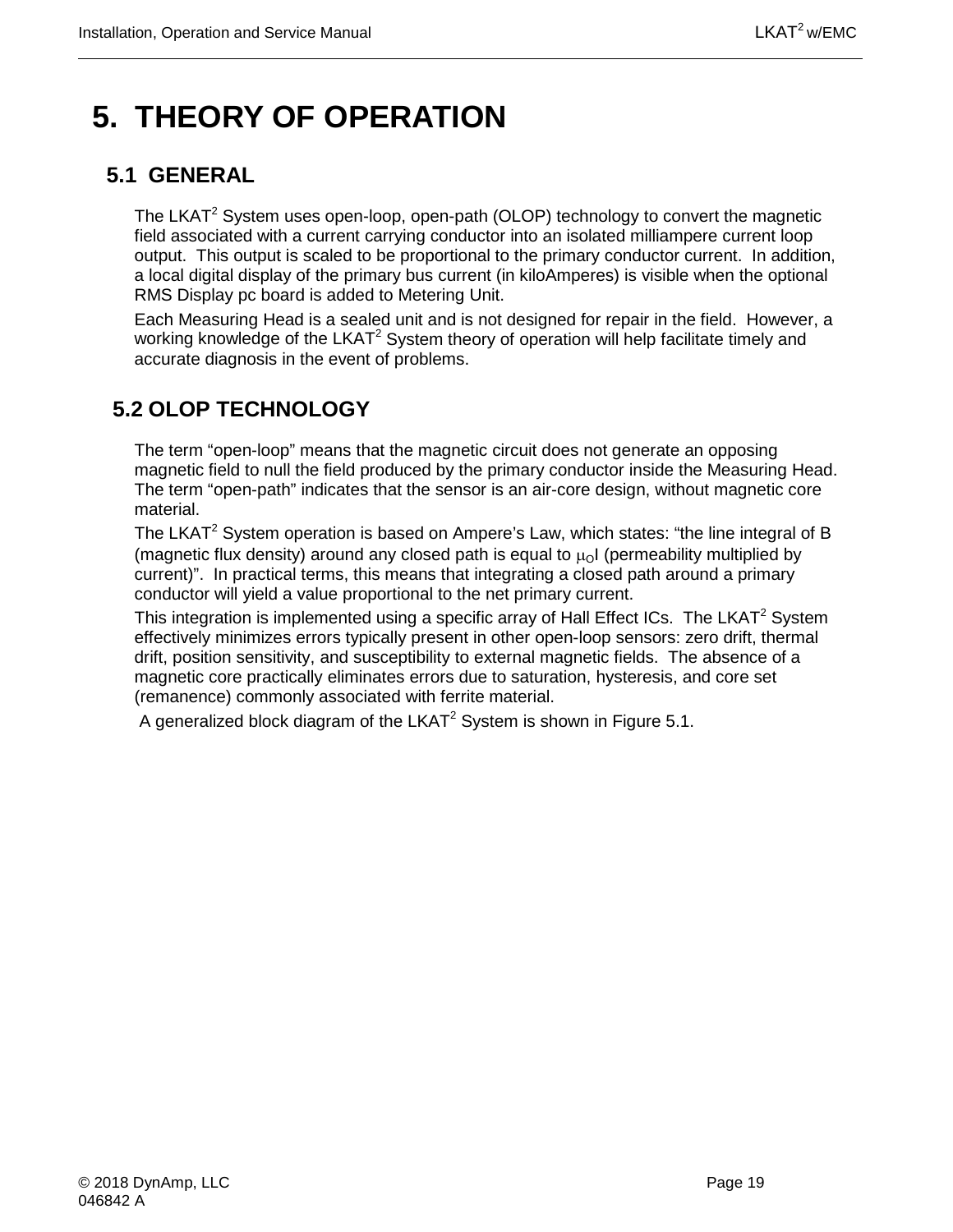

**Figure 5.1 Block Diagram of the LKAT2 System**

#### <span id="page-35-1"></span><span id="page-35-0"></span>**5.3 SYSTEM FUNCTIONAL DESCRIPTION**

The flux density associated with the primary current is sensed by arrays of Hall ICs in the Measuring Head. The outputs of these devices are summed and filtered, then transmitted to the Metering Unit where these signals are dc biased and scaled. The Accuracy Diagnostics status LEDs and relay contacts are driven by a signal input that compares the various Hall groups with voltage setpoints. When the Hall group signal exceeds the reference, the green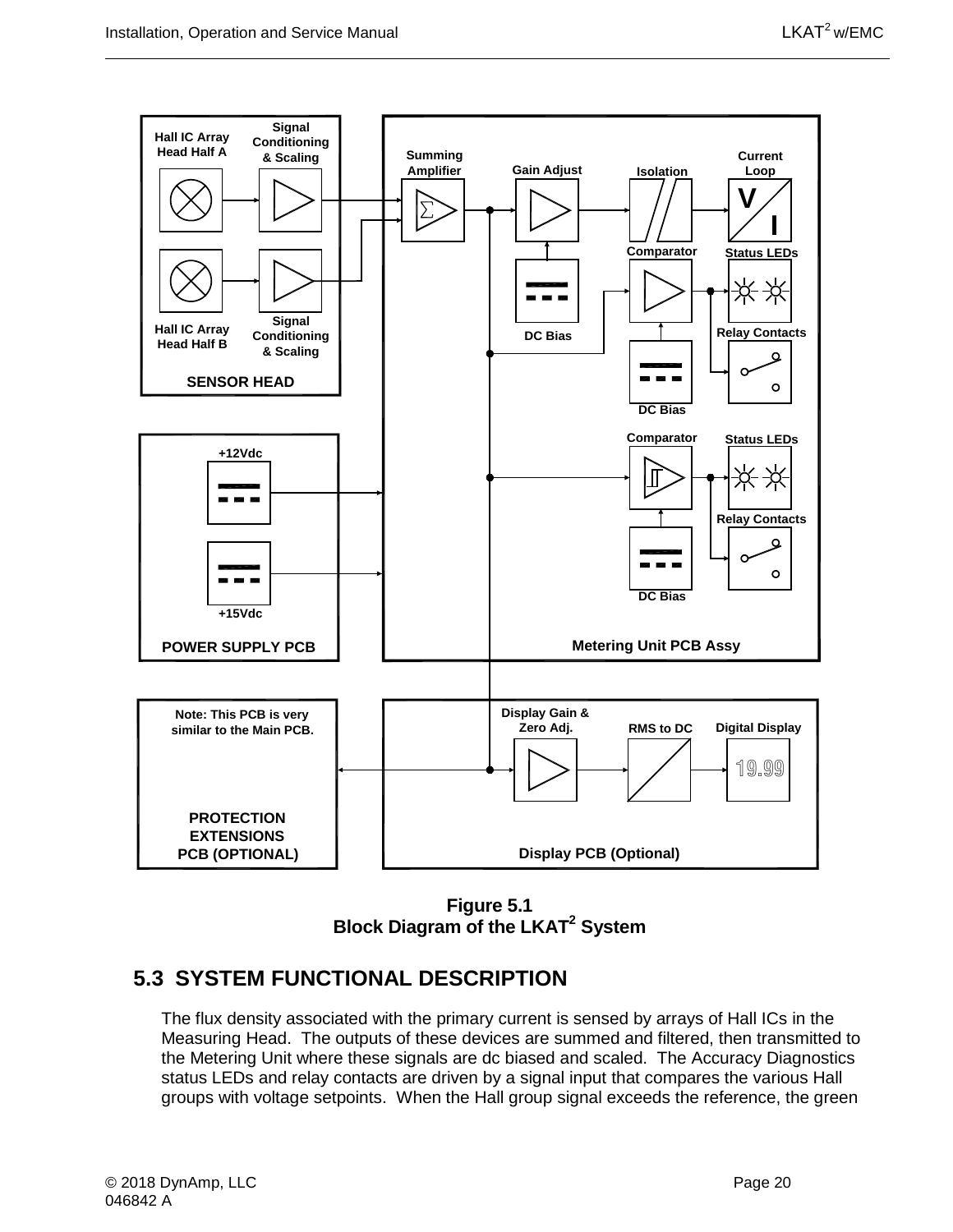LED will go out and the red LED will illuminate. The relay coil will change state under the same conditions. The Trip Setpoint LEDs and relay contacts operate in a similar manner. Main PCB LED is a RED / GREEN the Accuracy Diagnostics status LED. This LED indicator and Main PCB relay CR2 contacts may be used to monitor the following conditions:

- Measuring Head imbalance
- Power supply failure
- Measuring Head disconnected
- Sensor electronics failure
- Other circuit failures causing loss of measurement accuracy

Occurrence of one or more of the conditions above will change the state of the CR2 relay coil, changing the state of the contacts and changing the LED indication from green to red. Refer to the section "Troubleshooting an Accuracy Diagnostics Fault Indication" in this chapter for more information about determining the cause and eliminating a fault condition.

Refer to section "The Term Failsafe" and "Non-Failsafe configuration" in this chapter for more information about Alarm Relays.

# <span id="page-36-0"></span>**5.4 LKAT2 METERING UNIT**

Refer to drawings in the back of this manual.

Input power connects to the Power Supply pc board assembly. The power supply pc board includes a non-replaceable slo-blo type fuse, in-rush and overcurrent protection, as well as overvoltage clamping. The power supply provides outputs of  $\pm$ 15Vdc and +12Vdc required by the system electronics. These outputs connect to the Main pc board assembly via a short wire harness.

Connections to the Measuring Head are made via the Main pc board assembly.

# <span id="page-36-1"></span>**5.5 LKAT2 MEASURING HEAD INTERCHANGEABILITY**

DO NOT connect LKAT Classic or LKAT Plus Measuring Heads – doing so will damage them. LKAT<sup>2</sup> Measuring Heads of various sizes will operate properly when connected to the LKAT<sup>2</sup> Metering Unit. However, the LKAT<sup>2</sup> System is *factory calibrated as a system*. As a result, optimal measurement accuracy is achieved when the Metering Unit is connected to the head it was calibrated with, and installed on the size bus bar it was designed for.

#### <span id="page-36-2"></span>**5.6 TROUBLESHOOTING AN ACCURACY DIAGNOSTICS FAULT INDICATION**

A problem may be detected when the  $LKAT^2$  System is energized with A and B head cables connected to the Metering Unit. When the Main PCB AD status LED illuminates RED and / or Main PCB CR2 status relay coil changes state, a possible fault condition has been detected. This is true whether or not the Measuring Head is installed on the bus. The following table is intended to help the user determine and eliminate the cause of the fault.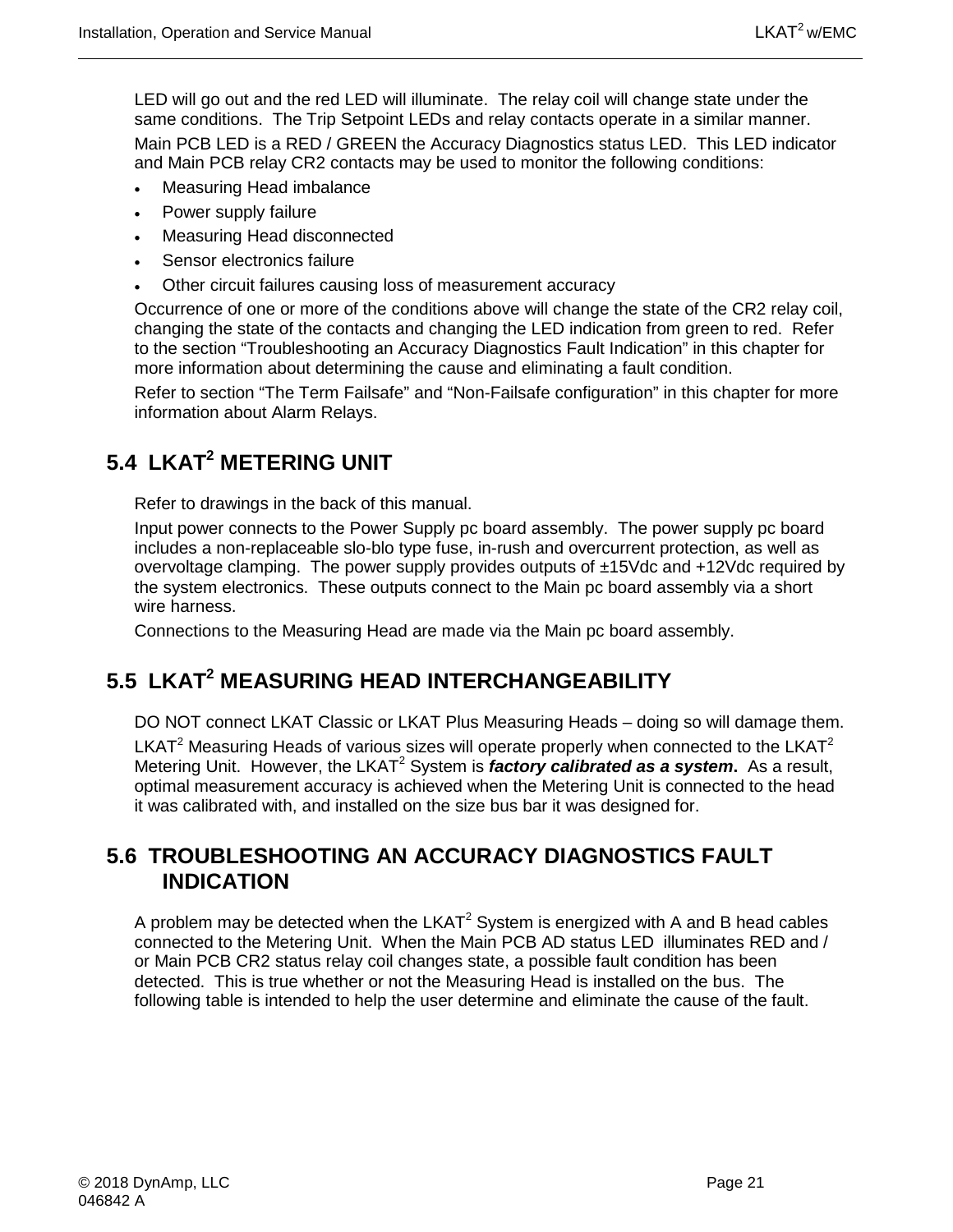<span id="page-37-1"></span>

| Main<br>Green LED | Main<br>Red LED | Ю<br>Contact<br>-3 to P3-<br>ကု<br>نې | $\overline{6}$<br>SUS | OFF<br>SUB | Possible problem                     | Action / Check                                                                                                       |
|-------------------|-----------------|---------------------------------------|-----------------------|------------|--------------------------------------|----------------------------------------------------------------------------------------------------------------------|
| ON                | <b>OFF</b>      | Open                                  | X                     | X          | System operating                     | DC measurements (optional)                                                                                           |
| <b>OFF</b>        | <b>OFF</b>      | Closed                                | X                     | X          | No input power                       | Verify input power connection                                                                                        |
| <b>OFF</b>        | <b>OFF</b>      | Closed                                | X                     | X          | DC power supply                      | Verify DC power on main PCB                                                                                          |
| <b>OFF</b>        | <b>ON</b>       | Closed                                | X                     | $\sf X$    | Head halves<br>disconnected          | Verify head interconnections at Metering<br>Unit                                                                     |
| <b>OFF</b>        | <b>ON</b>       | Closed                                | X                     |            | Head imbalance                       | Adjust position of head for green ON, red<br><b>OFF</b>                                                              |
| <b>OFF</b>        | <b>ON</b>       | Closed                                | X                     | $\sf X$    | <b>Measuring Head</b><br>malfunction | Measure head input signals at zero bus<br>current; output should be < 5mVdc;<br>substitute known good Measuring Head |
| <b>OFF</b>        | ON              | Closed                                | X                     | X          | Other problem                        | Contact factory                                                                                                      |

**Table 5.1 Troubleshooting an Accuracy Diagnostics Fault Indication** 

## <span id="page-37-0"></span>**5.7 SYSTEM CALIBRATION OVERVIEW**

DynAmp does not specify exact required intervals of calibration for its products. The end user of the product is responsible for identifying the appropriate interval between calibrations. The intervals should be determined based on the following factors:

- Requirements of a Quality Management System
- Accuracy and permissible limits of errors
- Purpose and usage
- Experience with similar products
- Manufacturer's recommendations
- Stability of the product
- Past history
- Other characteristics of the product

Reference: "ISO/IEC 17025:2017, General requirements for the competence of testing and calibration laboratories" and Laboratory Accreditation Bureau "Guidance for Documenting and Implementing ISO/IEC 17025:2005 and Laboratory Guidance."

As a guideline, DynAmp recommends a 24-month interval of calibration for all permanently installed products and a 12-month interval of calibration for all products used in portable applications.

Calibration may be performed as:

- Field Calibration (On Process Bus)
- Field Calibration (On Test Bus)
- **Factory Calibration**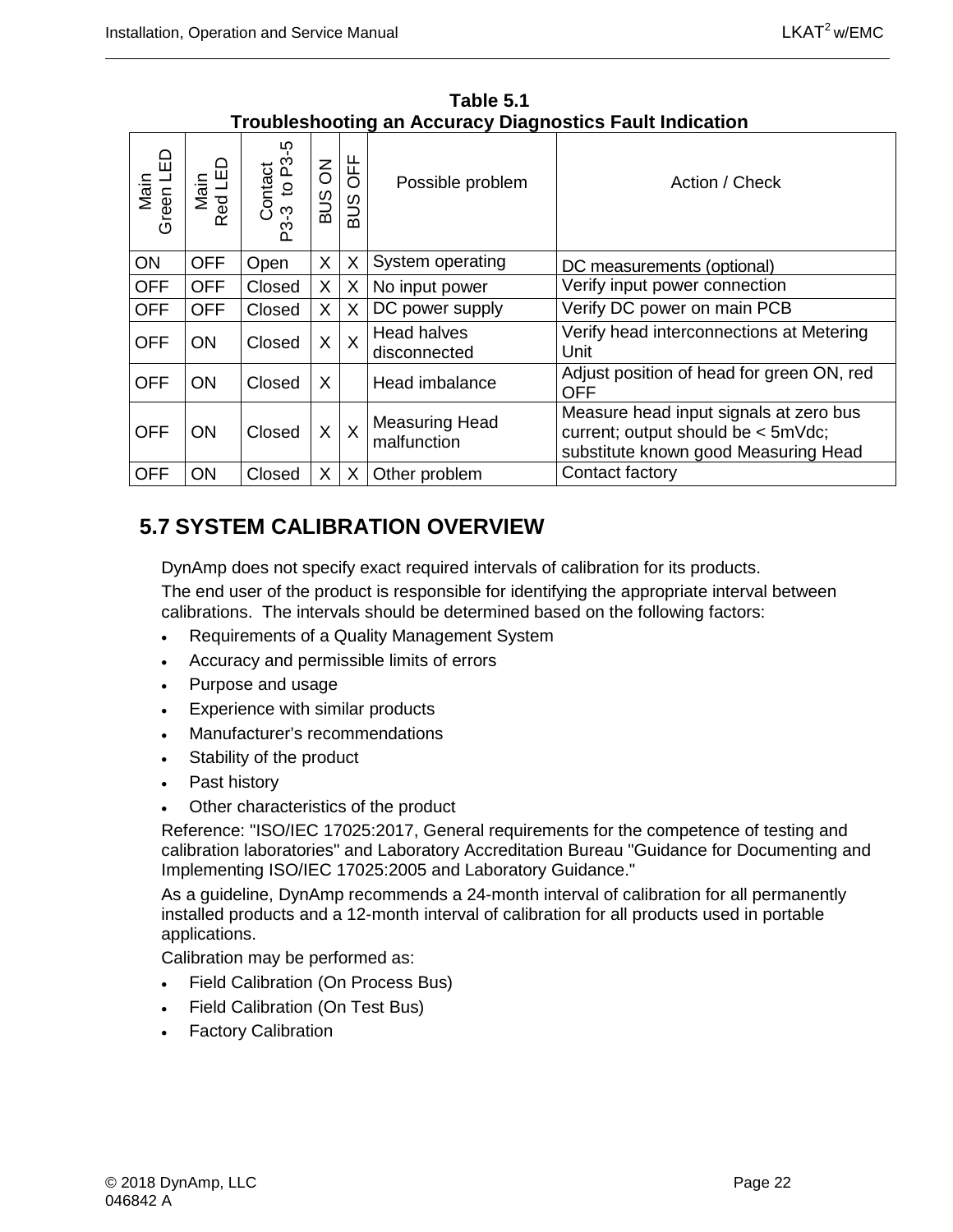# **IMPORTANT NOTE**

DynAmp, LLC assumes no responsibility for the accuracy of LKAT2 Systems calibrated by any person other than a DynAmp, LLC Technician.

Generally, system calibration compares the output of the device under test ("DUT") to a reference.

The best calibration method is to return  $LKAT<sup>2</sup>$  Systems to the factory for calibration on a test bus in a very controlled environment with extremely stable and accurately measured current. This requires that the LKAT<sup>2</sup> Measuring Head be removed from process bus. The head and associated Metering Unit must be returned together, and should have the same serial number. The signal output and input power cable assemblies do not need to be returned for factory calibration. Specific details of factory calibration are beyond the scope of this manual.

Field calibration is possible using a 0.1% accurate current measurement system, such as the DynAmp LKP, LKCO or Opti-Cal as a reference. Due to significantly larger size and mass, it may be difficult to install a comparably rated LKP Measuring Head in the same bus as the LKAT<sup>2</sup>. An existing LKCO or DynAmp's portable Opti-Cal system is better suited for this purpose.

Field calibration accuracy depends on the stability of the test bus current, the accuracy of the reference current measurement system and ammeters, as well as the linearity of the LKAT<sup>2</sup> System.

# <span id="page-38-0"></span>**5.8 CALIBRATION ADJUSTMENTS**

#### **IMPORTANT NOTE**

To avoid injury and/or electrical shock, personnel performing calibration must review and observe all hazard warnings and safety precautions stated throughout this product manual.

LKAT<sup>2</sup> System calibration adjustments are summarized below.

All Bias and Zero adjustments are made at zero bus current.

All Scaling and Gain adjustments are typically made at full-scale current.

Refer to pc board assembly drawings at the end of this manual for location of switches and potentiometers, as well as tables listing proper switch settings. Except for step 1) below, each table is shown on the appropriate pc board assembly drawing.

Forms 1 and 2 are used to check and record system power supply and channel voltages.

Main PCB – Current Loop Output

- Output Bias (coarse) : SW2C…SW2F
- Output Type : SW6
- Output Gain (coarse) : SW3
- Output Bias (fine) : Trimpot
- Output Gain (fine): Trimpot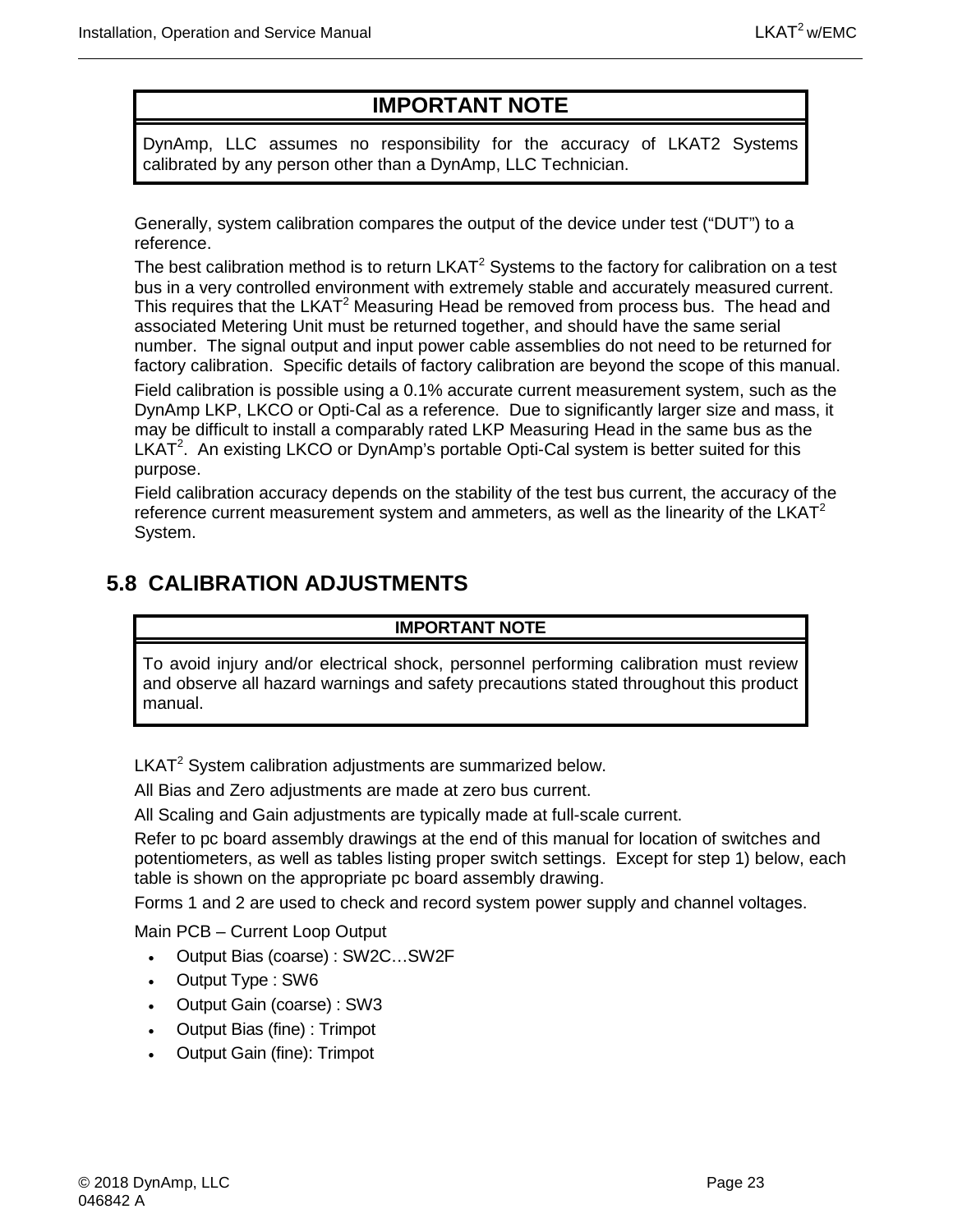Main PCB – Trip 1 Setpoint

- Trip 1 Protection Polarity : SW2A and SW2B
- Trip 1 Setpoint : Trimpots (medium) and (fine)

Optional PE PCB – Current Loop Output

- Output Bias (coarse) : SW4
- Output Type : SW5
- Output Gain (coarse) : SW1 and SW2
- Output Bias (fine) : Trimpot
- Output Gain (fine) : Trimpot

Optional PE PCB – Trip 2 & 3 Setpoints

- Trip 2 Protection Polarity: SW3
- Trip 2 Setpoint : R33 (medium) and R46 (fine)
- Trip 3 Protection Polarity : SW3
- Trip 3 Setpoint : R34 (medium) and R47 (fine)

Optional RMS Display PCB – Display

- Decimal Point position
- DPM Mode
- RMS Signal Conditioning Options : SW1F, G, & H (SW1-6, 7, & 8)
- Input Scale Factor : SW1E (SW1-5)
- Input Attenuation : SW1A, B, C, & D (SW1-1, 2, 3, & 4)
- DPM Gain (fine) : R12

## **NOTE**

The Optional PE and/or RMS Display pc board assemblies may be added, configured and calibrated in the field. In this case, the Main pc board assembly output signal is used as the reference output signal with the LKAT2 System measuring normal bus current.

# <span id="page-39-0"></span>**5.9 FIELD CONFIGURATION OF TRIP SETPOINTS**

Trip setpoints may be re-configured on site for any level between 5% and 100% of full-scale. The trip polarity may also be re-configured on site. However, the Accuracy Diagnostics trip setpoint should not be adjusted without consulting the factory.

Refer to assembly drawings for the Main pc board and PE pc board (optional) included at the end of this manual. To change trip polarity adjust SW2A and SW2B according to the table on the assembly drawing.

The trip setpoint is proportional to the current where the trip will occur: "Trip Current" – from Metering Unit nameplate.

The easiest method to check or change trip setpoints is to use the DynAmp LKAT MUT system which is specifically designed to simplify this process as well as verify proper operation afterwards.

To configure the trip setpoint without the LKAT MUT or complete test stand, the following method can be used.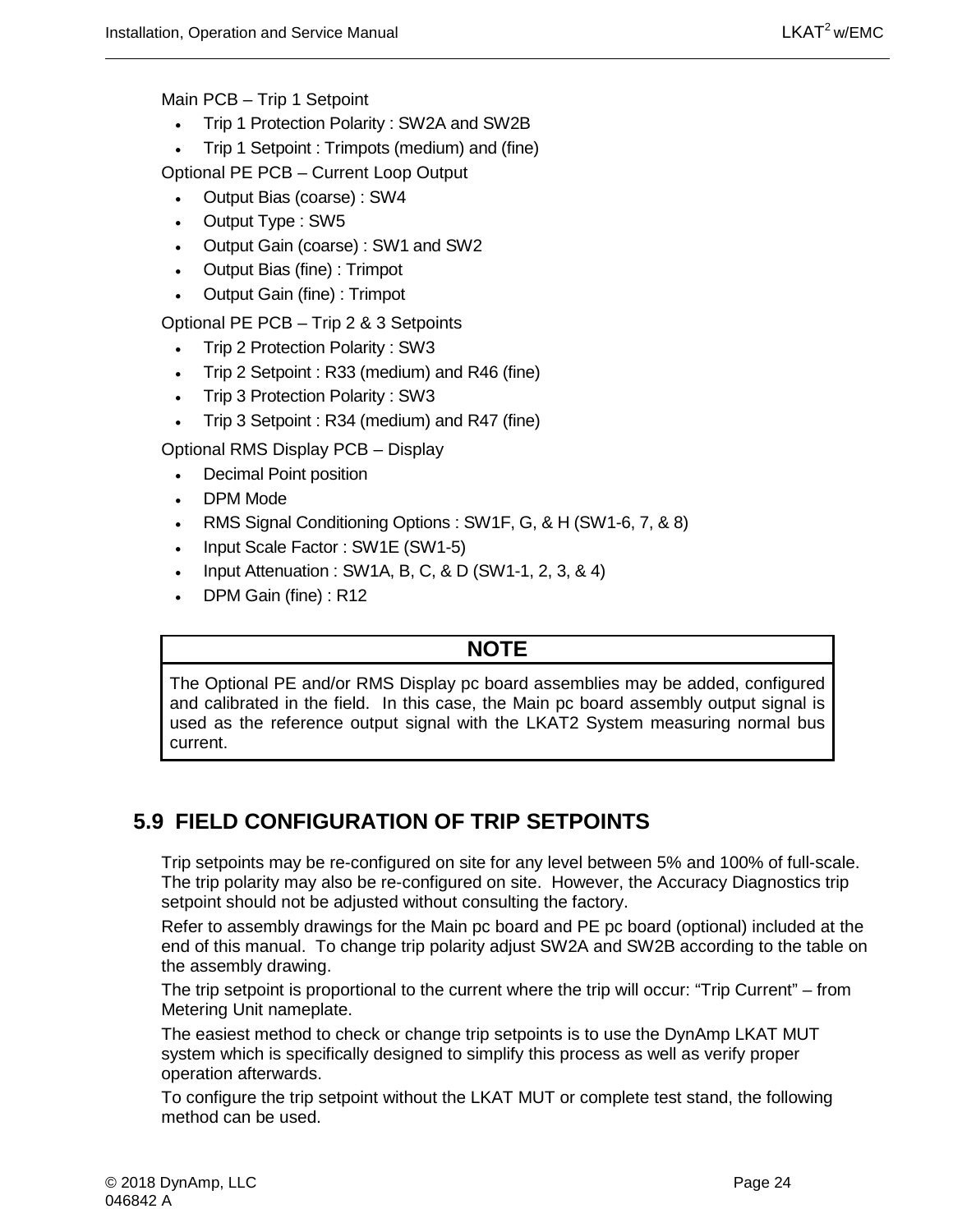Refer to Table 5.2, "Trip Configuration Details". Measure the existing setpoint voltage ( $V_{\text{STP}}$ ); use the equation below to calculate the new setpoint voltage. Adjust coarse and fine potentiometers to produce calculated New  $V<sub>STPT</sub>$ .

|                                  | <b>New Trip Current</b> |  |                             |
|----------------------------------|-------------------------|--|-----------------------------|
| New $\mathsf{V}_{\texttt{STPT}}$ | Old Trip Current X      |  | Old $V_{\text{STPT}}$       |
| Example:                         | Old $VSTPT$             |  | 7V                          |
|                                  | Old Trip Current $=$    |  | 70kA                        |
|                                  | New Trip Current $=$    |  | 80kA                        |
|                                  | 80kA<br>70kA            |  | X 7V = 8V (New $V_{STPT}$ ) |

| Table 5.2                         |
|-----------------------------------|
| <b>Trip Configuration Details</b> |

<span id="page-40-1"></span>

| <b>Trip Circuit</b>                                                                                                                          | $V_{STPT}$ Location         | Medium Adjust<br>Trimpot | Fine Adjust<br>Trimpot |
|----------------------------------------------------------------------------------------------------------------------------------------------|-----------------------------|--------------------------|------------------------|
| (Main)                                                                                                                                       | TP <sub>6</sub><br>(Main)   | R91                      | <b>R98</b>             |
| 2<br>$(PE)^*$                                                                                                                                | TP <sub>2</sub><br>$(PE)^*$ | R33                      | R46                    |
| 3<br>$(PE)^*$                                                                                                                                | TP3<br>(PE)*                | R34                      | <b>R47</b>             |
| Use TP0 for zero volt reference (circuit common) for voltage measurements for trip<br>a de la calva de la calva d'altres segundo de la calva |                             |                          |                        |

setpoint configuration.

\* Optional

## **NOTE**

The LKAT $2$  is supplied with factory configured trip setpoints configured as specified in the LKAT<sup>2</sup> Worksheet at the time of order. If the trip setpoints are reconfigured in the field, the customer must realize that the trip setpoints shown on the LKAT<sup>2</sup> Metering Unit nameplate will no longer be correct. In this case, DynAmp suggests that the nameplate be changed to reflect the new trip setpoint (following reconfiguration).

# <span id="page-40-0"></span>**5.10 EARTH GROUNDING**

Here is a detailed description of the Earth Ground connection path :

- 1. The input power cable assembly connects CONN4 to the mains power.
- 2. Refer to the LKAT<sup>2</sup> System Wiring Diagram and wire system accordingly.
- 3. The earth ground wire connects from CONN4 to the FLTR1 metal case only. The FLTR1 metal enclosure is not connected to copper foil traces on the Power Supply PC Board Assembly, the steel standoff inserts or the steel PCB mounting bracket.
- 4. The Earth Ground connection is only used to shunt common mode noise to earth.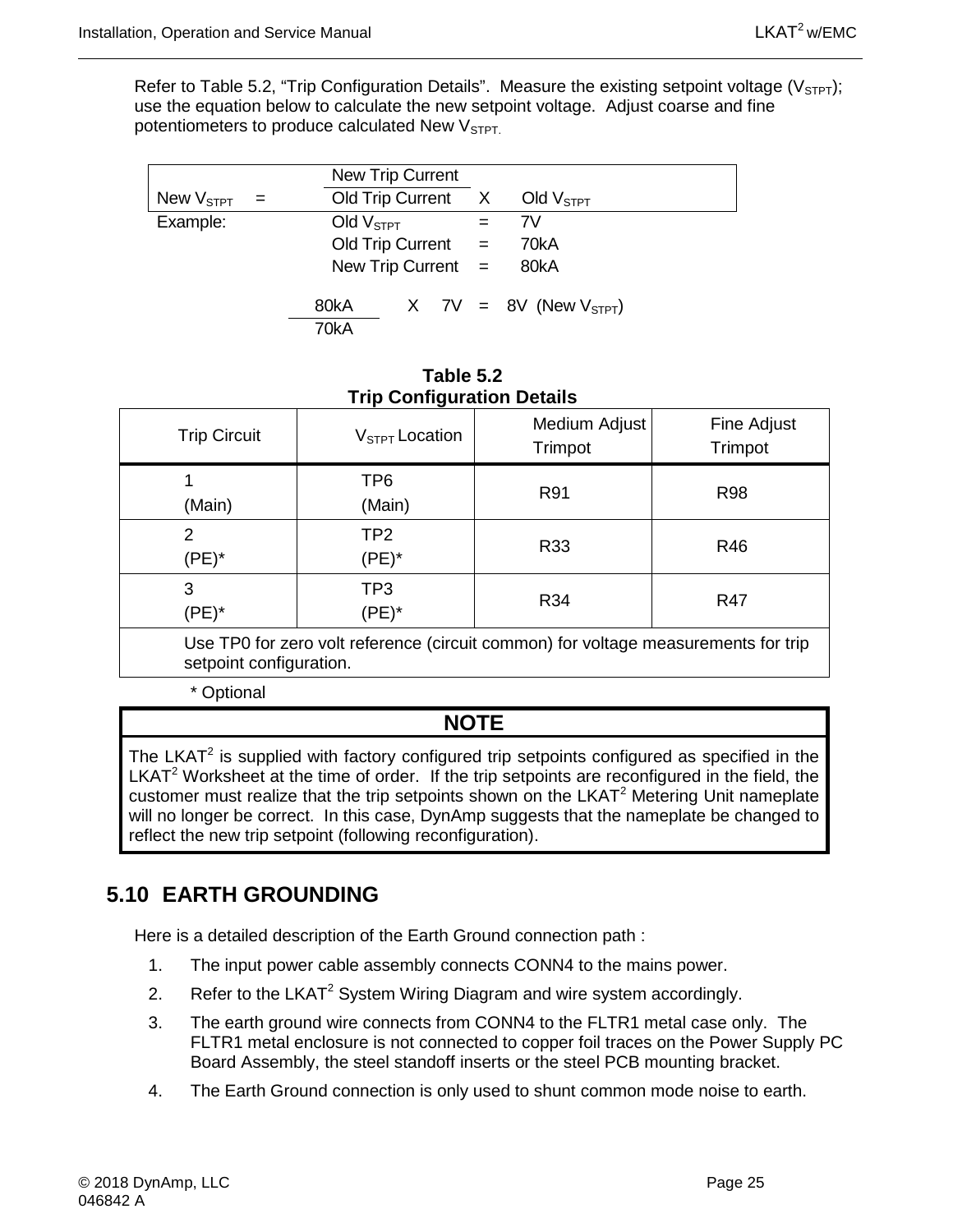#### **IMPORTANT NOTE**

There is no electrical connection from any part of the LKAT2 Main PCB or its optional daughter PCBs to Earth / Chassis ground or the steel PCB mounting bracket or panel. There is no electrical connection between the steel PCB mounting bracket or panel to Earth Ground.

#### <span id="page-41-0"></span>**5.11 CONFIGURING THE LOW PASS FILTER**

The LKAT<sup>2</sup> System includes a two pole configurable low pass filter. This filter may be enabled without affecting the scaling of the output in the pass band. The frequency response of the LKAT<sup>2</sup> without the low pass filter activated is shown in Figure 3.1.

Refer to the Main pc board assembly drawing at the end this manual.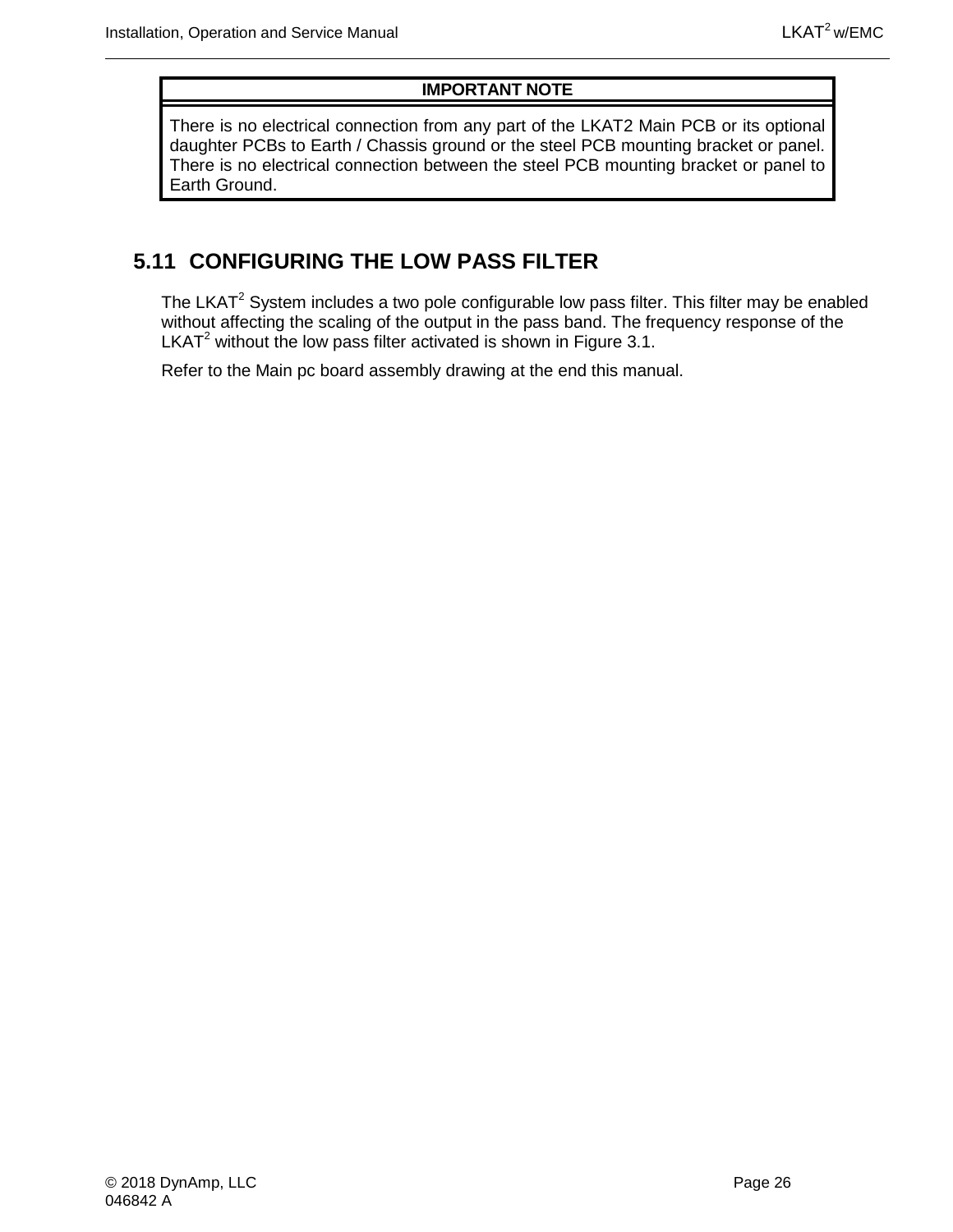## <span id="page-42-0"></span>**5.12 "FAILSAFE" / "NON-FAILSAFE" CONFIGURATION**

The LKAT $2$  System relay outputs are failsafe as factory configured. When the system is energized, all relay coils are energized and all contacts change state; that is, open contacts close and closed contacts open. During any alarm condition, relay coils de-energize, which changes the state of the relay contacts.

In the failsafe configuration, loss of input power to the  $LKAT<sup>2</sup>$  Metering Unit de-energizes the alarm relay coils. This causes the relay contacts to change state and indicate an alarm condition.

For some applications, the user requires that Trip1 to be "non-failsafe". That is, the system should not produce an alarm when there is loss of input power. Alarm conditions other than loss of input power must continue to result in an alarm. Trip1 relay contacts can be configured for Non-Failsafe operation. AD relay contacts are failsafe only. Trip2 and Trip3 relay contacts (present on optional PE PCB assembly) are failsafe only.

Table 5.3 shows the status of the  $LKAT^2$  alarm relay contacts. The alarm relay contact condition is shown as it exists at the customer connections to the metering unit.

<span id="page-42-1"></span>To convert the LKAT<sup>2</sup> System Trip1 to non-failsafe operation requires modification of the Main pc board assembly, and modification of an internal wiring harness. Contact factory.

#### **Table 5.3 LKAT2 Alarm Relay Status** (As found at Customer Connection to Metering Unit)

|  | www.communicallyticallyticallyticallyticallyticallyticallyticallyticallyticallyticallyticallytically |  |
|--|------------------------------------------------------------------------------------------------------|--|
|  |                                                                                                      |  |
|  |                                                                                                      |  |

| <b>Non-Failsafe Metering Unit Configuration</b> |                    |                            |                           |                                     |  |  |
|-------------------------------------------------|--------------------|----------------------------|---------------------------|-------------------------------------|--|--|
| Alarm<br>Name                                   | <b>Contact Set</b> | <b>POWER</b><br><b>OFF</b> | POWER ON<br><b>NORMAL</b> | POWER ON<br>ALARM<br><b>TRIPPED</b> |  |  |
| Trip2                                           | P9-6 to P9-8       | Closed                     | Open                      | Closed                              |  |  |
|                                                 | P9-6 to P9-7       | Open                       | Closed                    | Open                                |  |  |
| Trip3                                           | P9-3 to P9-5       | Closed                     | Open                      | Closed                              |  |  |
|                                                 | P9-3 to P9-4       | Open                       | Closed                    | Open                                |  |  |
| Trip1                                           | P3-6 to P3-8       | <b>Open</b>                | Open                      | Closed                              |  |  |
|                                                 | P3-6 to P3-7       | <b>Closed</b>              | Closed                    | Open                                |  |  |
| AD                                              | P3-3 to P3-5       | Closed                     | Open                      | Closed                              |  |  |
|                                                 | P3-3 to P3-4       | Open                       | Closed                    | Open                                |  |  |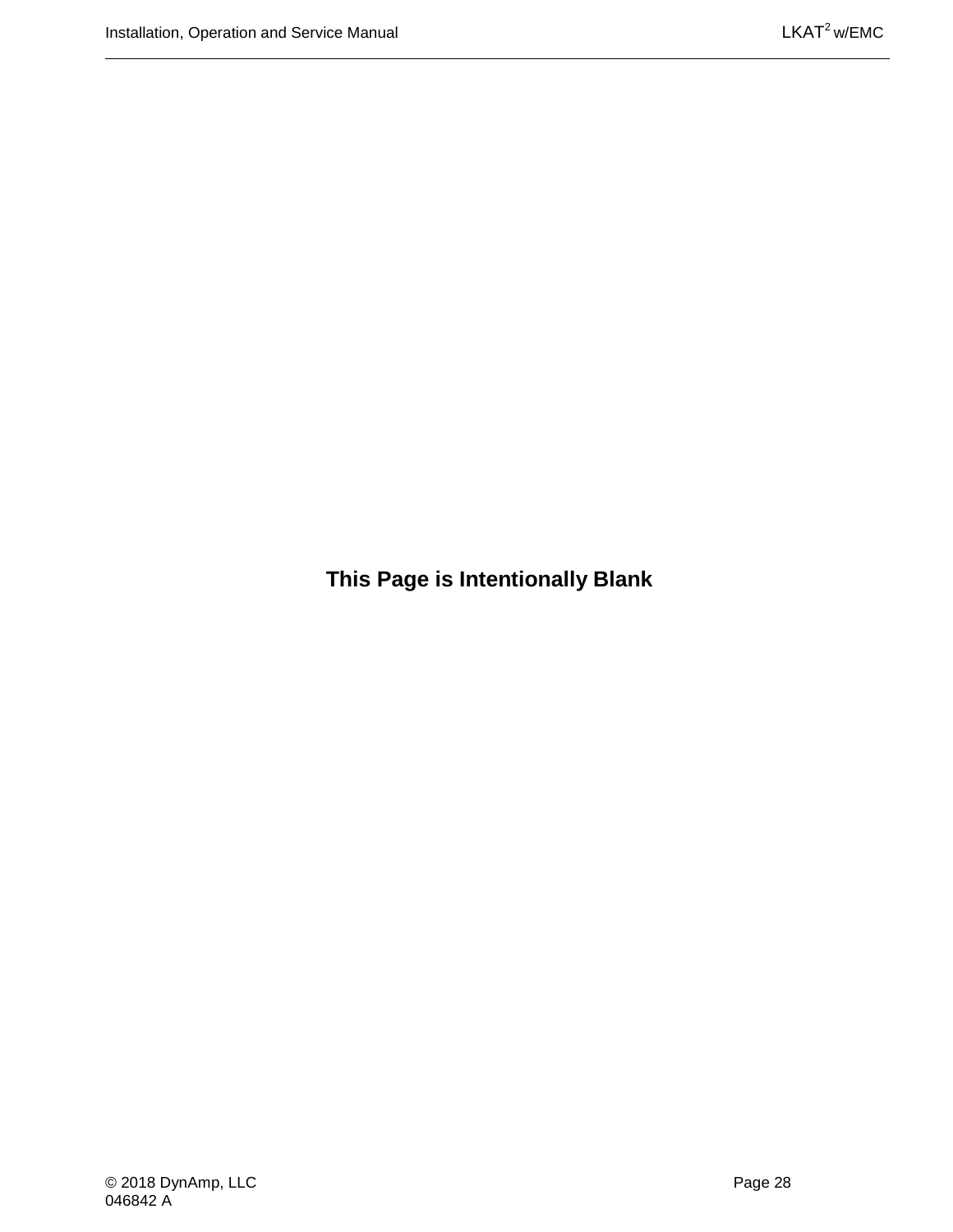# <span id="page-44-0"></span>**6. MAINTENANCE & SPARE PARTS**

# <span id="page-44-1"></span>**6.1 PERIODIC MAINTENANCE**

As is true with any electronic system, proper maintenance will tend to prolong the service life. DynAmp, LLC recommends the following program be performed at the recommended interval to prevent or detect damage to the  $LKAT<sup>2</sup>$  System and to ensure reliable performance. Always use appropriate measures to correct any problems found. Following the suggested maintenance schedule may assist in early diagnosis of problem(s) to minimize repairs and down time.

#### **IMPORTANT NOTE:**

**If Main pc board LED (AD Status LED) is illuminated RED and / or the status relay coil de-energizes, a fault condition may exist in the LKAT<sup>2</sup> electronics. When this occurs, the system may require immediate attention. Refer to "Troubleshooting an Accuracy Diagnostics Fault Indication", in the "Theory of Operation" section of this manual.**

#### <span id="page-44-2"></span>**6.2 ANNUAL MAINTENANCE**

Refer to the "Calibration" section of this manual for calibration intervals.

If possible, perform the steps described in section titled "System Checkout" in the "Installation" section of this manual at least once per year to verify performance of the  $LKAT^2$  System. This may help to prevent or detect damage to the system and to ensure reliable performance. Use appropriate measures to correct any problems found. If  $LKAT<sup>2</sup>$  System equipment is exposed to extreme temperatures, DynAmp, LLC recommends these steps be performed during the hottest time of the year.

In addition, the following steps should be performed once each year as part of annual maintenance:

- 1. Visually inspect Measuring Head and interconnection cable for evidence of severe overheating, cracks, separation of bonded surfaces, or excessive corrosion. Record any suspect conditions.
- 2. Inspect the Measuring Head mounting screws and adjust as needed.
- 3. Visually inspect Metering Unit for evidence of severe overheating, corrosion, or condensation. Record any suspect conditions and take appropriate action.
- 4. Clean as necessary; remove any oil or grease with a mild detergent. Do not use abrasives or strong chemical solvents as they may damage the cables or erase the silkscreen markings from the Metering Unit.
- 5. Disconnect power to the system before servicing.

#### **CAUTION**

**To avoid the risk of shock and electrocution, always disconnect all cable assemblies before performing any cleaning on the Metering Unit.**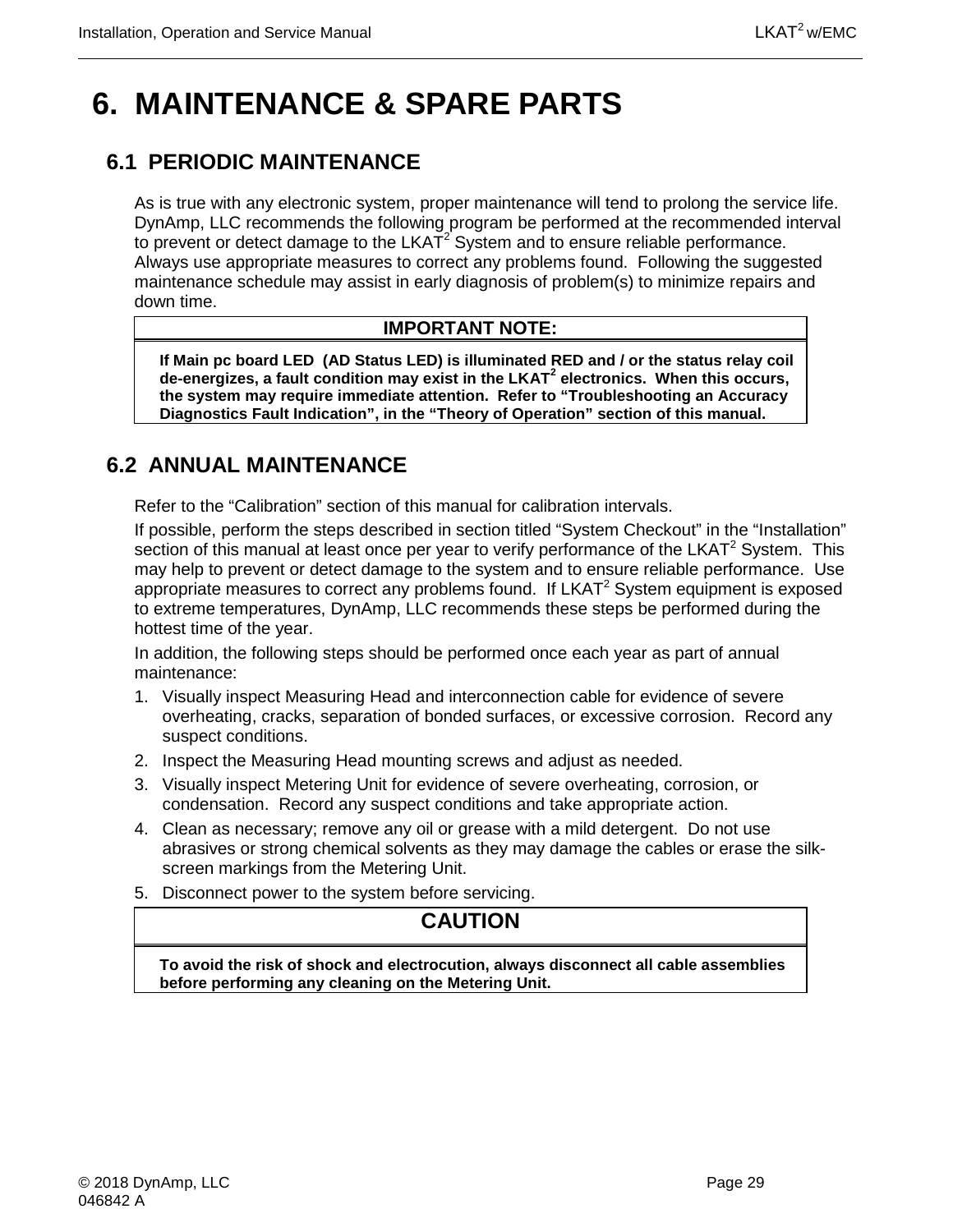## <span id="page-45-0"></span>**6.3 SPARE PARTS**

The following table lists the minimum recommended quantities for spare parts for the LKAT<sup>2</sup> System. As spares are used, replacements should be ordered. Since continuous operation of high-current measurement systems is often critical, stocking spare parts should be given high priority.

Some cable assemblies for the  $LKAT^2$  System include circular connectors. Others use solder cup connectors assembled with adhesive-lined shrink tubing covering the connector shell. If connector(s) are severed from the associated cable assembly, field installable replacement connectors may be purchased. These connectors may also be installed after routing head interconnection cables in conduit. Over-molded replacement cable assemblies may be purchased for the power input and output cables. Head cable connector(s) must be replaced by field installable type(s), or with a new head. Refer to Spare Parts List Table 6.1

The LKAT<sup>2</sup> System Measuring Heads require special repair procedures and materials. However, the heads are very reliable and should require little or no repair over its service life. Please refer to the nearest authorized DynAmp, LLC service center for information on repairs.

Disconnect power to the system before servicing.

<span id="page-45-1"></span>

| Spare Parts List                                                                              |                 |                                       |  |  |
|-----------------------------------------------------------------------------------------------|-----------------|---------------------------------------|--|--|
| <b>DESCRIPTION</b>                                                                            | <b>ITEM NO.</b> | <b>RECOMMENDED</b><br><b>QUANTITY</b> |  |  |
| Angle, LKAT <sup>2</sup> Mounting 100mm<br>Screw, LKAT <sup>2</sup> mounting SHCS 1/4-20 X 3" | 46039<br>46028  | 8 (each)<br>$2$ (each)                |  |  |

|                         | Table 6.1 |  |
|-------------------------|-----------|--|
| <b>Spare Parts List</b> |           |  |

| <b>Spare System</b>                         |         |     |
|---------------------------------------------|---------|-----|
| <b>Complete System</b>                      |         |     |
| (Head & Metering Unit calibrated as system) | $\star$ | TBD |
| <b>Metering Unit</b>                        | $***$   | TBD |
| <b>Measuring Head</b>                       | $***$   | TRD |
|                                             |         |     |

Item number same as original system

\*\* Contact DynAmp, LLC